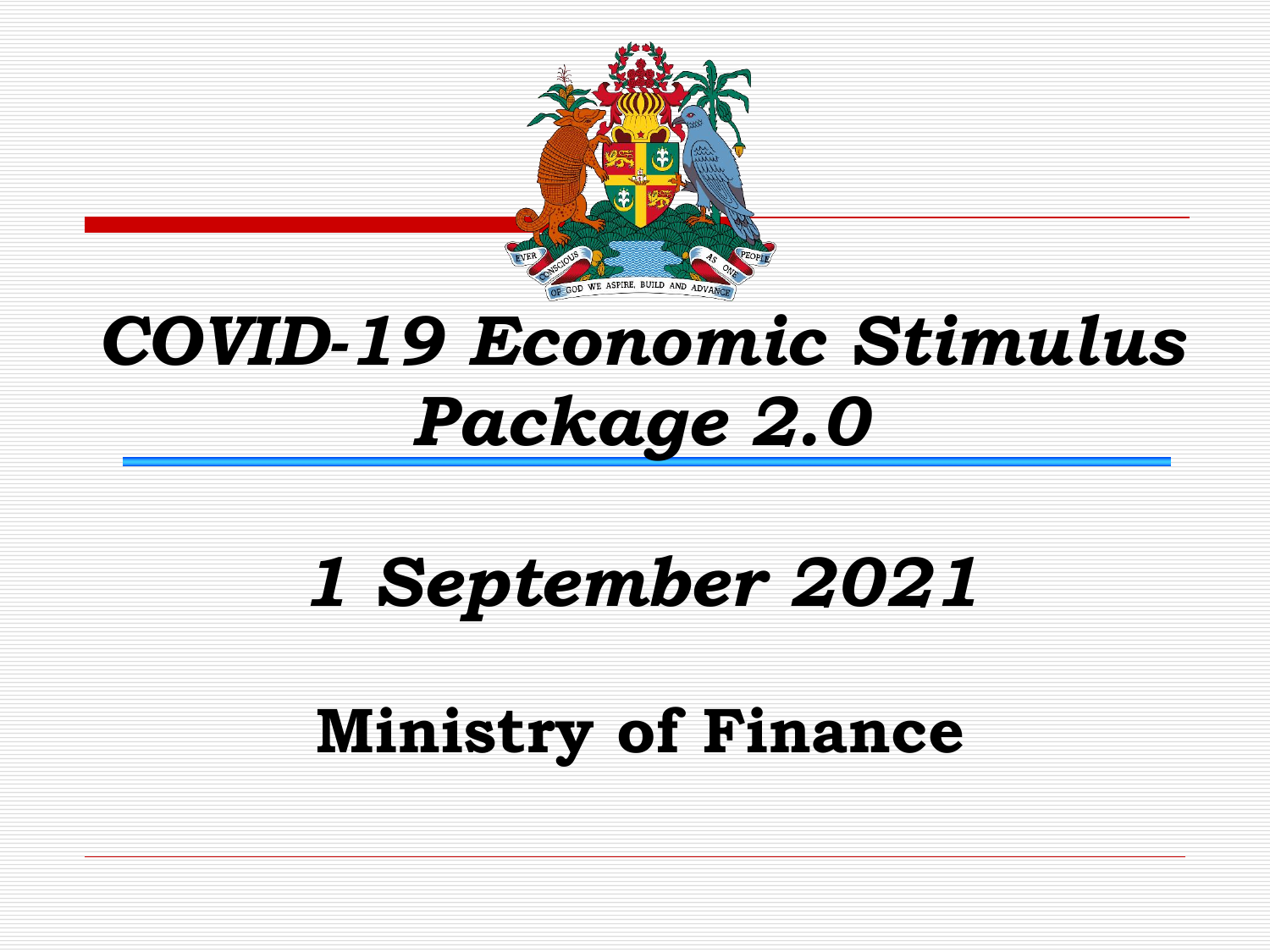

## **Part A: Economic Stimulus Package 2.0**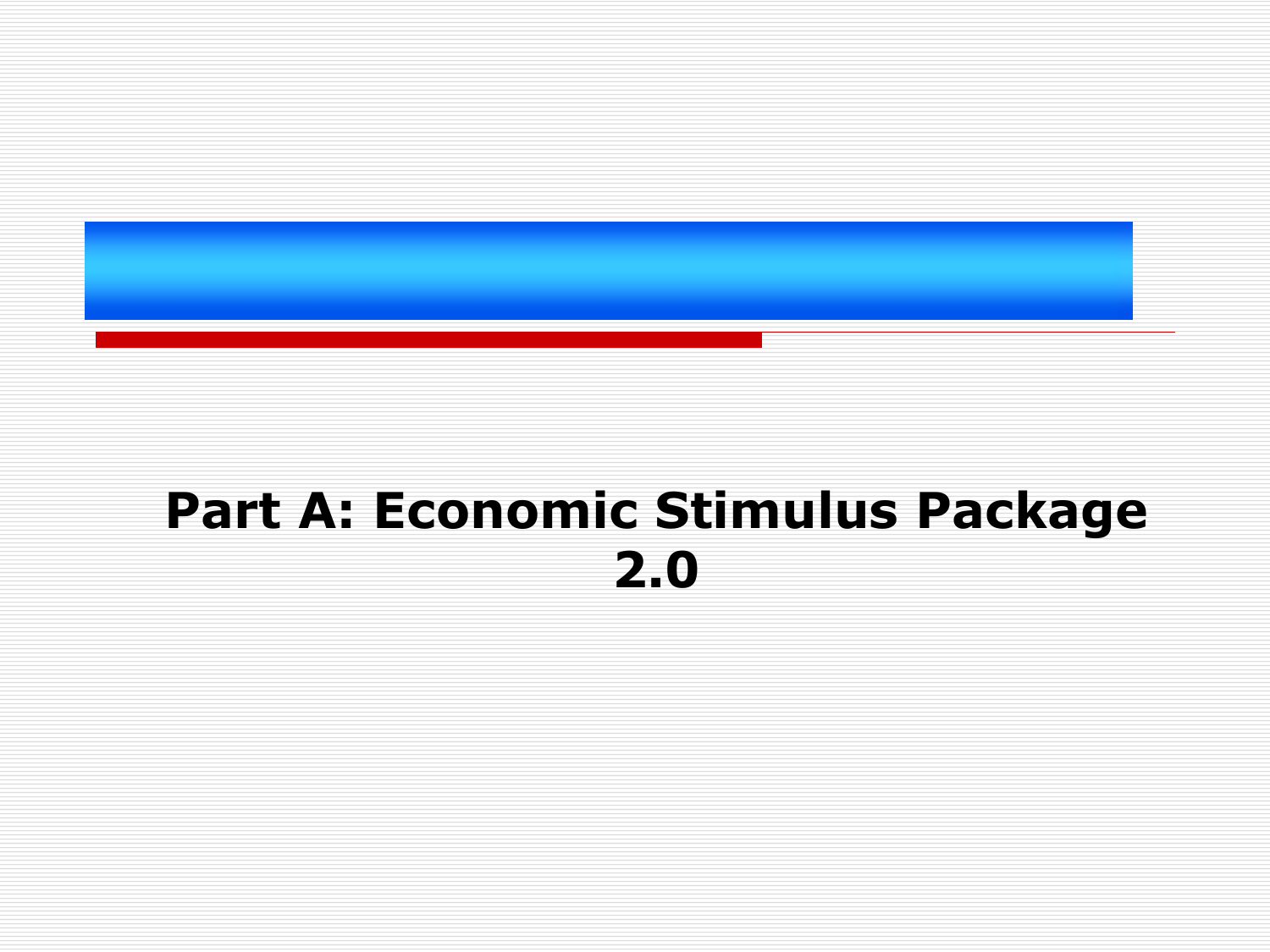### **Component 1: Loan to MSMEs**

#### **Component Objective**:

The Fund will target all MSMEs, but specifically those affected by the Crisis as well as new businesses that are emerging as a result of the pandemic, such as IT related businesses and food service delivery businesses, to name two examples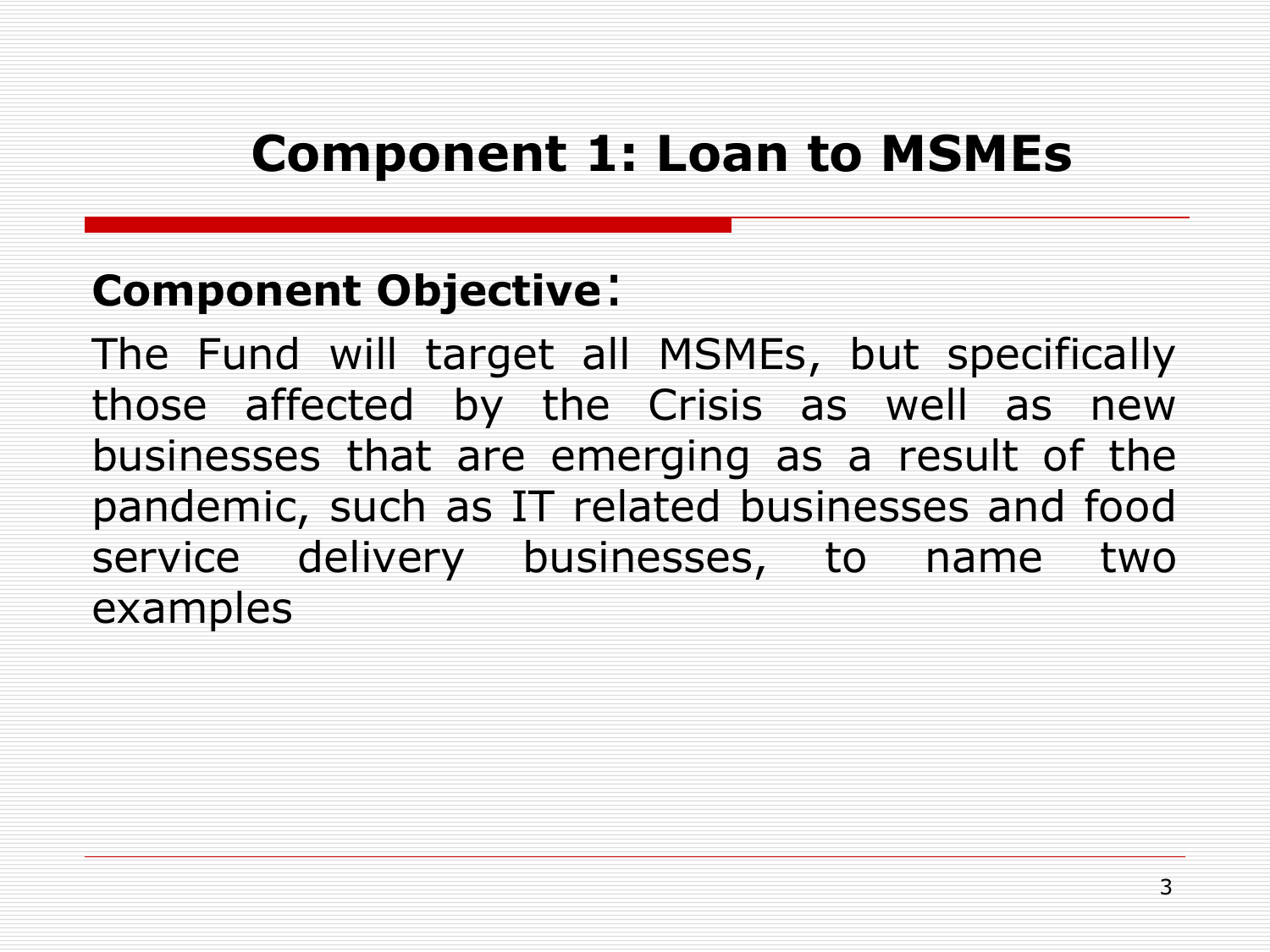#### **Subcomponent Description**

**Covid-19 Support Fund Facility for MSMEs –**

**(\$5,000,000.00)**.This component will support job creation, start ups, and expansion of existing small and medium sized businesses

- **Small Hoteliers Facility - (\$2,000,000.00).** This component will support small indigenous Hotels and guest Houses
- **Restructured Small Business Development Fund - (\$5,000,000.00)**. This component will target micro businesses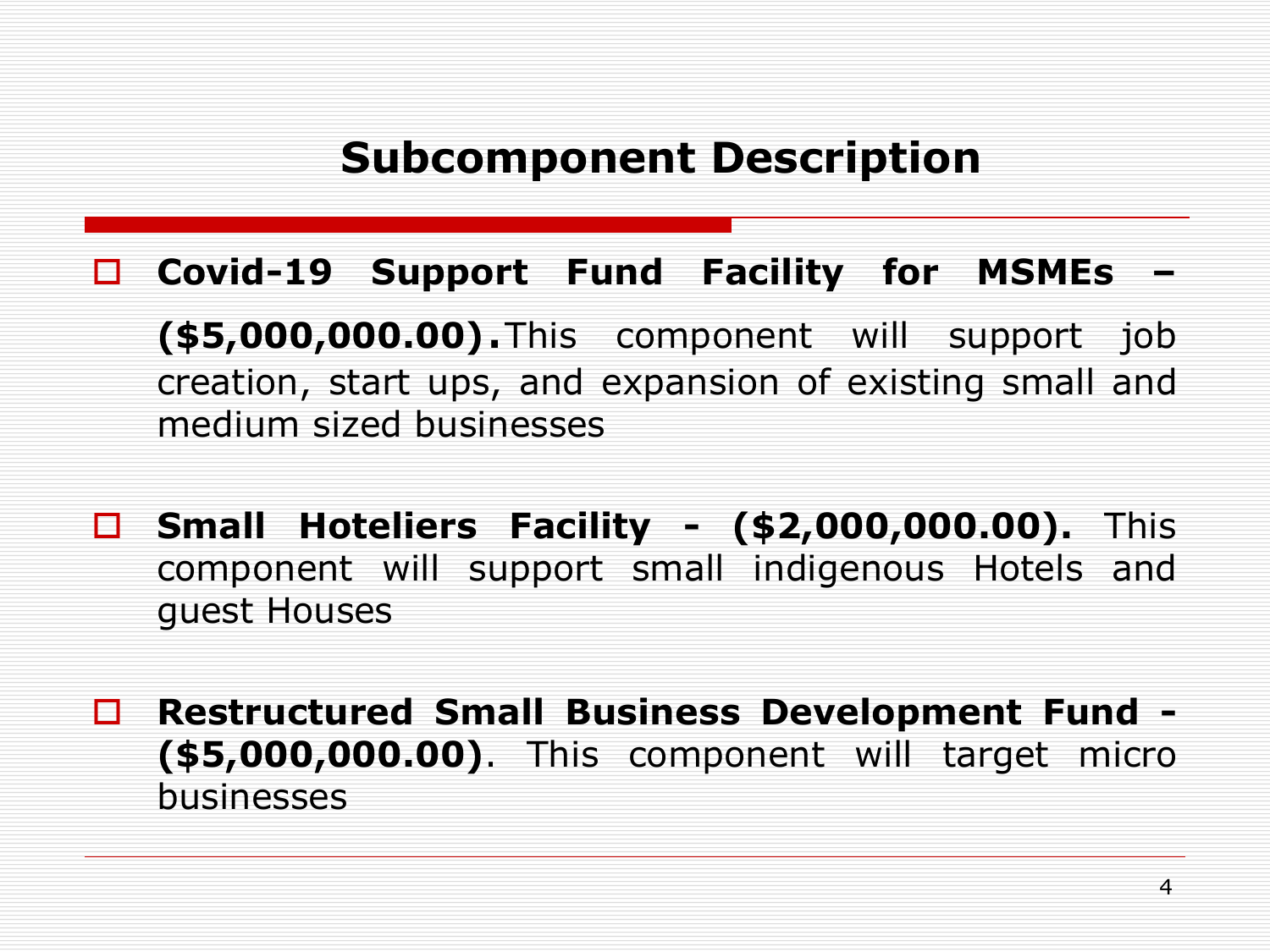#### **Covid-19 Support Fund Facility and Small Hoteliers Facility**

#### **Terms and Conditions:**

- **Loan amount:** over \$40,000.00 up to a maximum of \$300,000.00\*.
- $\Box$  Interest rate; 1%
- $\Box$  Grace period up to a maximum of 3 years.
- $\Box$  Loan Repayment including grace period; 12 years

#### **\*Includes exceptions for some sectors (bus operators)**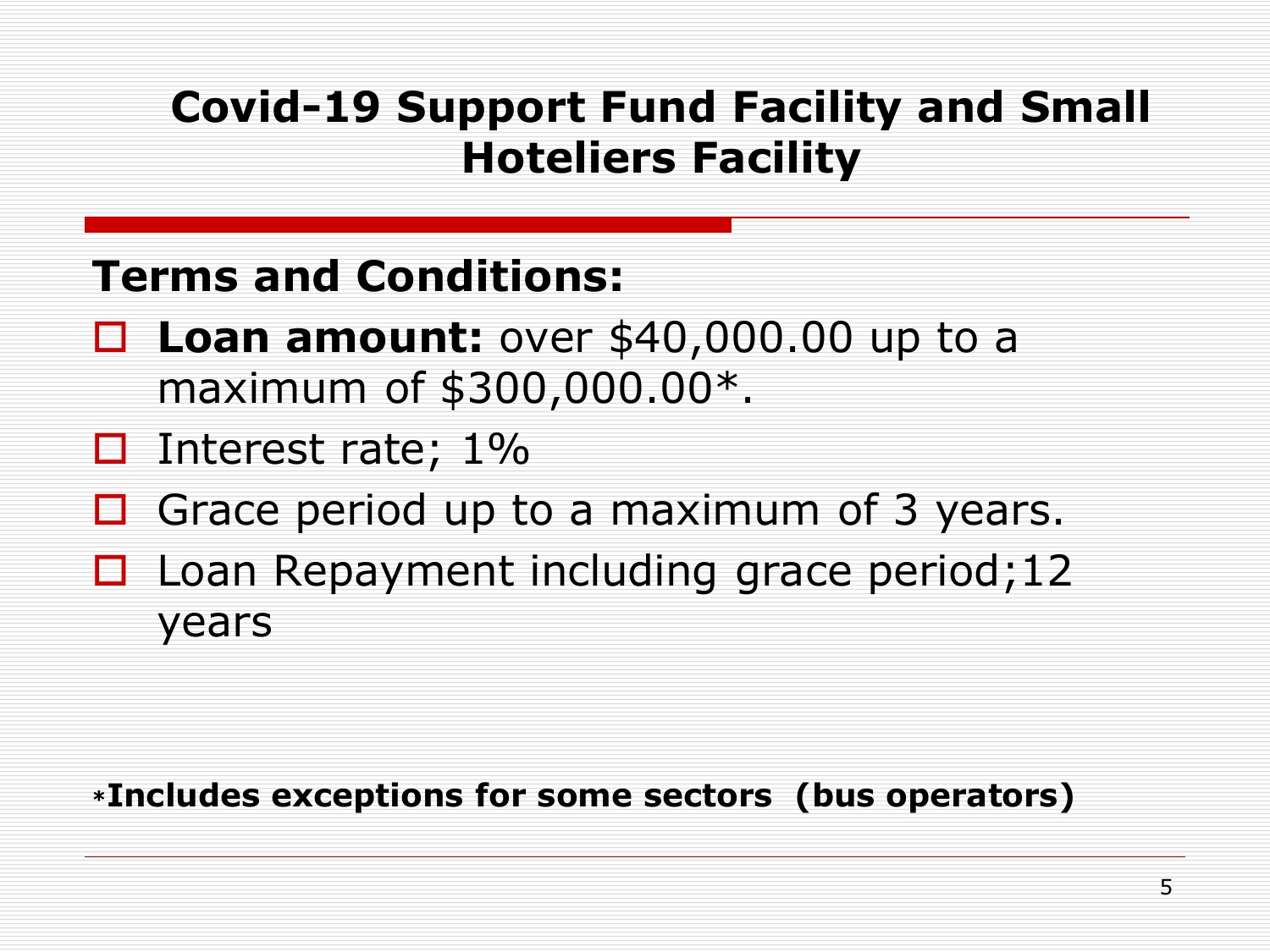# **Use of Funds**

#### **Though not exhaustive, the funds can be used for:**

- □ Working Capital including Payroll and Operating Expenses.
- □ All costs associated with the introduction of new or diversification of existing products or services due to opportunities created by COVID-19 and the required plant, tools and equipment.
- $\Box$  Legal Fees (where applicable)
- $\Box$  Upgrading the existing property, factory or facility (including furnishings, fixtures and fittings, appliances, equipment, etc.)
- $\square$  Marketing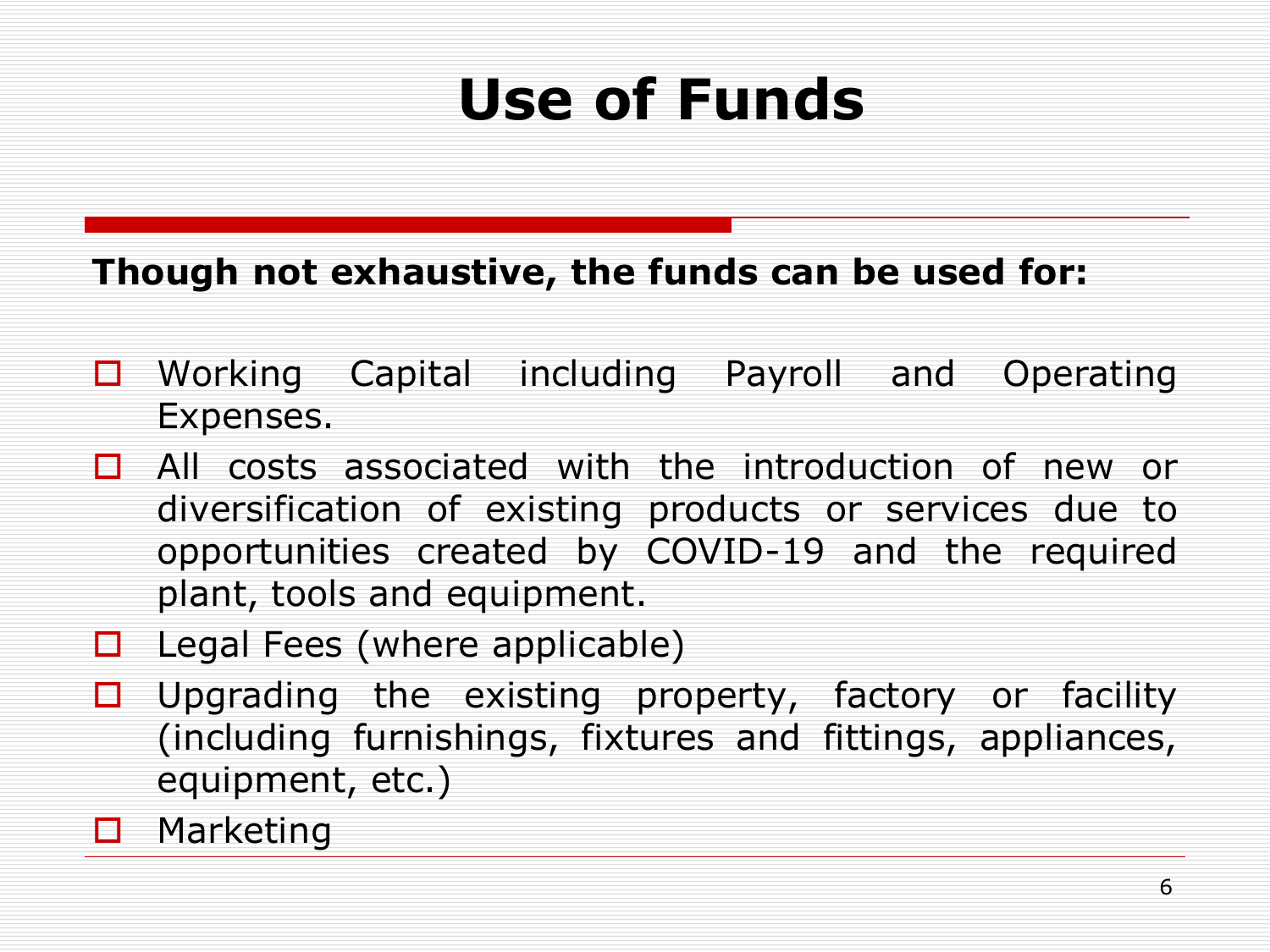# **Use of Funds….cont'd**

- $\Box$  Training (the type of training needed will be specified by the applicant)
- $\Box$  Adoption of Green Initiatives
- □ COVID adaptation initiatives (for example installing hand sanitizing)
- $\Box$  All start-up costs for businesses that will assist the country in building resilience against international shortage and shocks. Start-up businesses would be required to provide a minimum equity contribution of 10% of the project costs. The GDB's Board of Directors would have the authority to make variations to this requirement.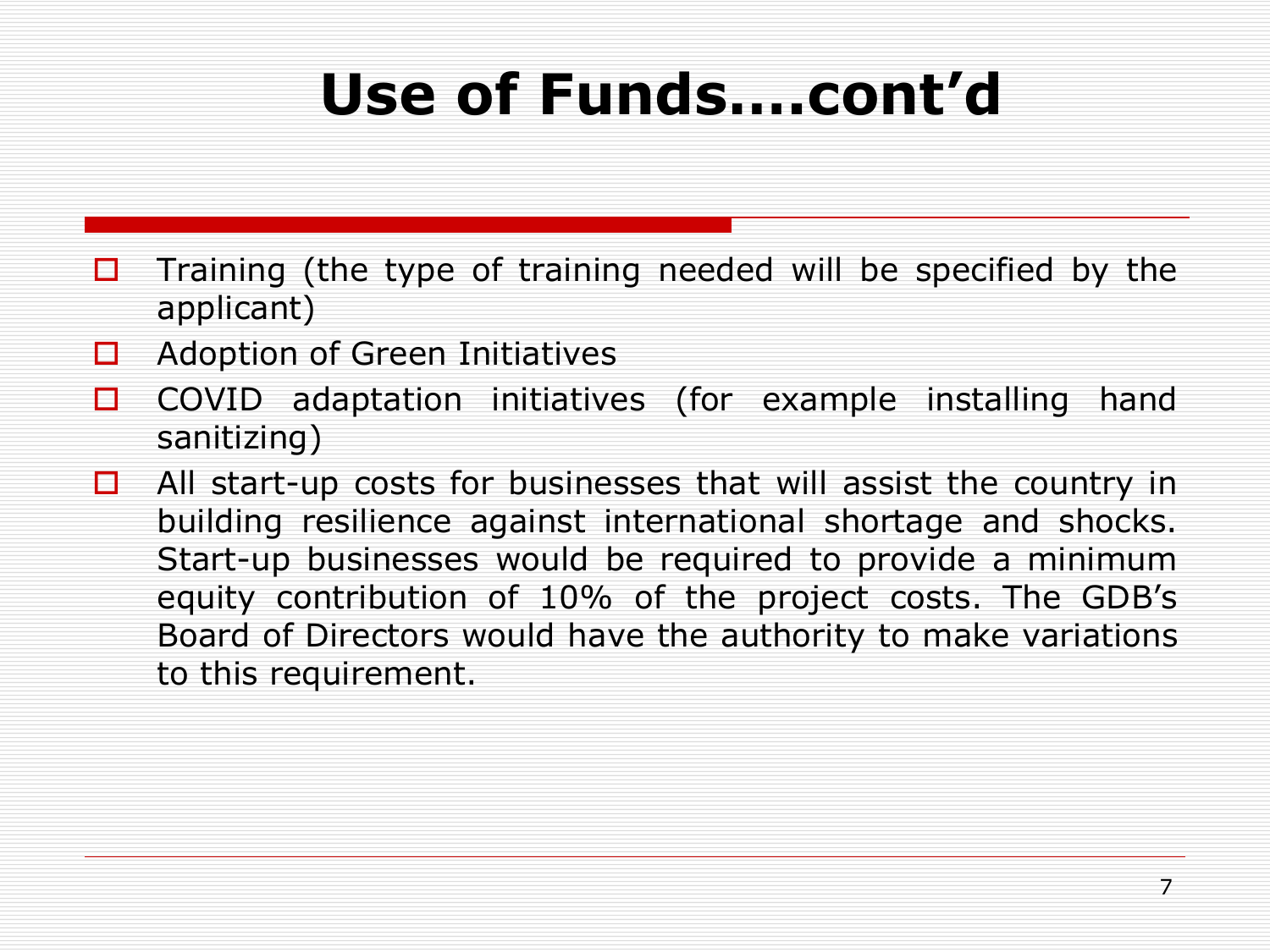# **Use of Funds….cont'd**

- $\Box$  Financial assistance for project completion where approximately 90% of costs have already been injected and/or the completion of the project will be within the maximum financing available under this programme.
- $\Box$  Debt consolidation where significant relief can be created for the business as assessed by the Board of Directors. E.g. where an applicant has existing high interest facilities greater than 10% or short-term debt for a period shorter than two years or the financing arrangement is not in sync with the business cashflow.
- $\Box$  Arrears Clearance (for example, targeting bus drivers who would have accumulated arrears or are facing higher debt servicing as a result of the moratorium programme last year).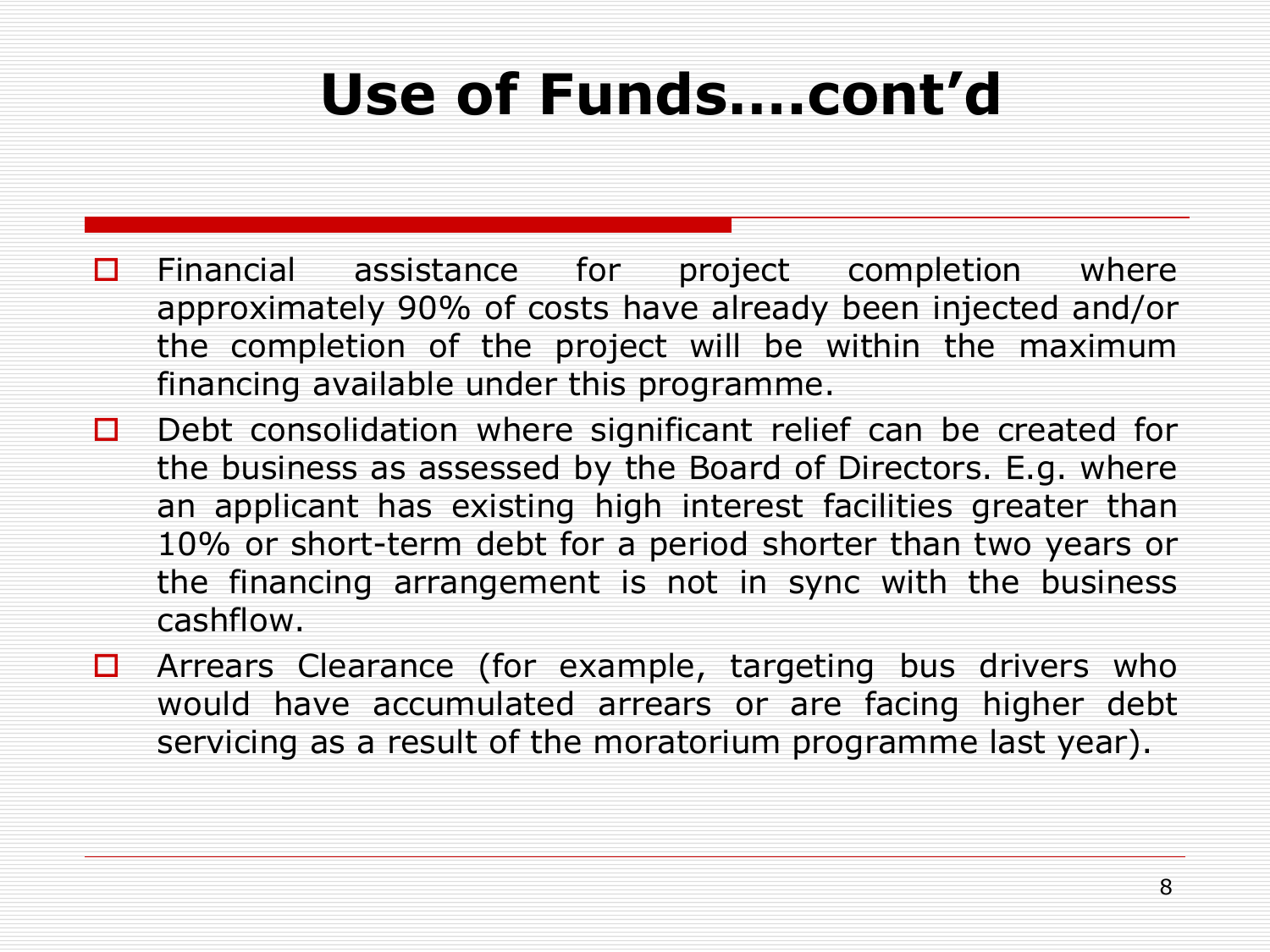# **Security Requirements**

The following security options will be considered:

- **□** Eastern Caribbean Partial Guarantee Scheme
- $\Box$  Legal mortgages (a recent property valuation will be required)
- $\Box$  Cash surrender value on life insurance policy
- $\Box$  Lien on Cash of 0.5 :1 plus personal guarantee
- $\Box$  Debenture
- $\Box$  Security Coverage of 1.1 of property market value. Personal guarantees can be used at the discretion of the Bank for under secured loans.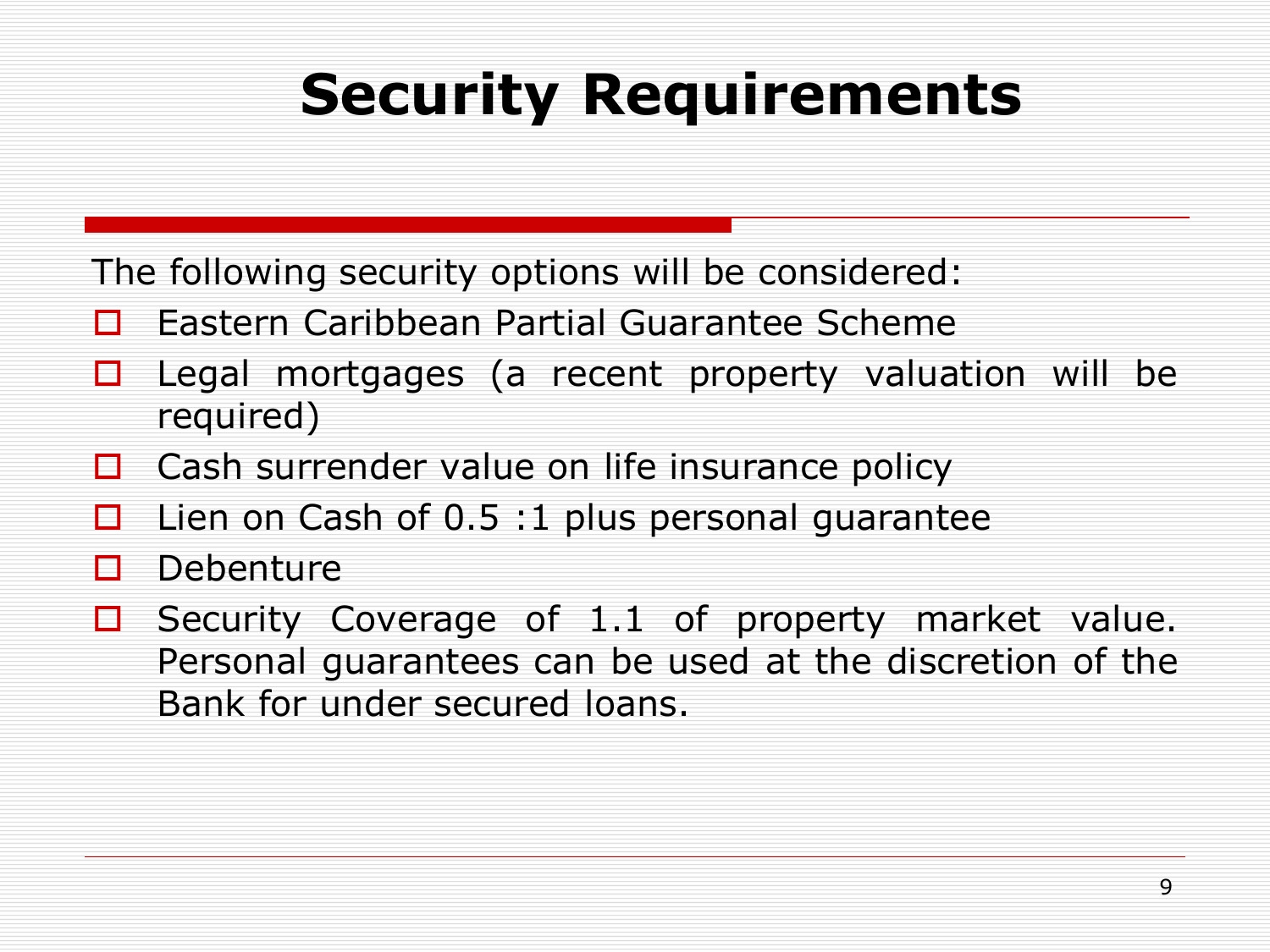# **Security Requirements……Cont'd**

- $\Box$  Personal guarantees can also be used, at the discretion of the Bank, if no other security can be provided by the borrower and the respective bank refuse to allow the GDB to obtain a further lien on the assets of the company.
- $\Box$  High bankability of the project (high possibility of success, job creation, etc)
- $\Box$  Any other security that is deemed acceptable.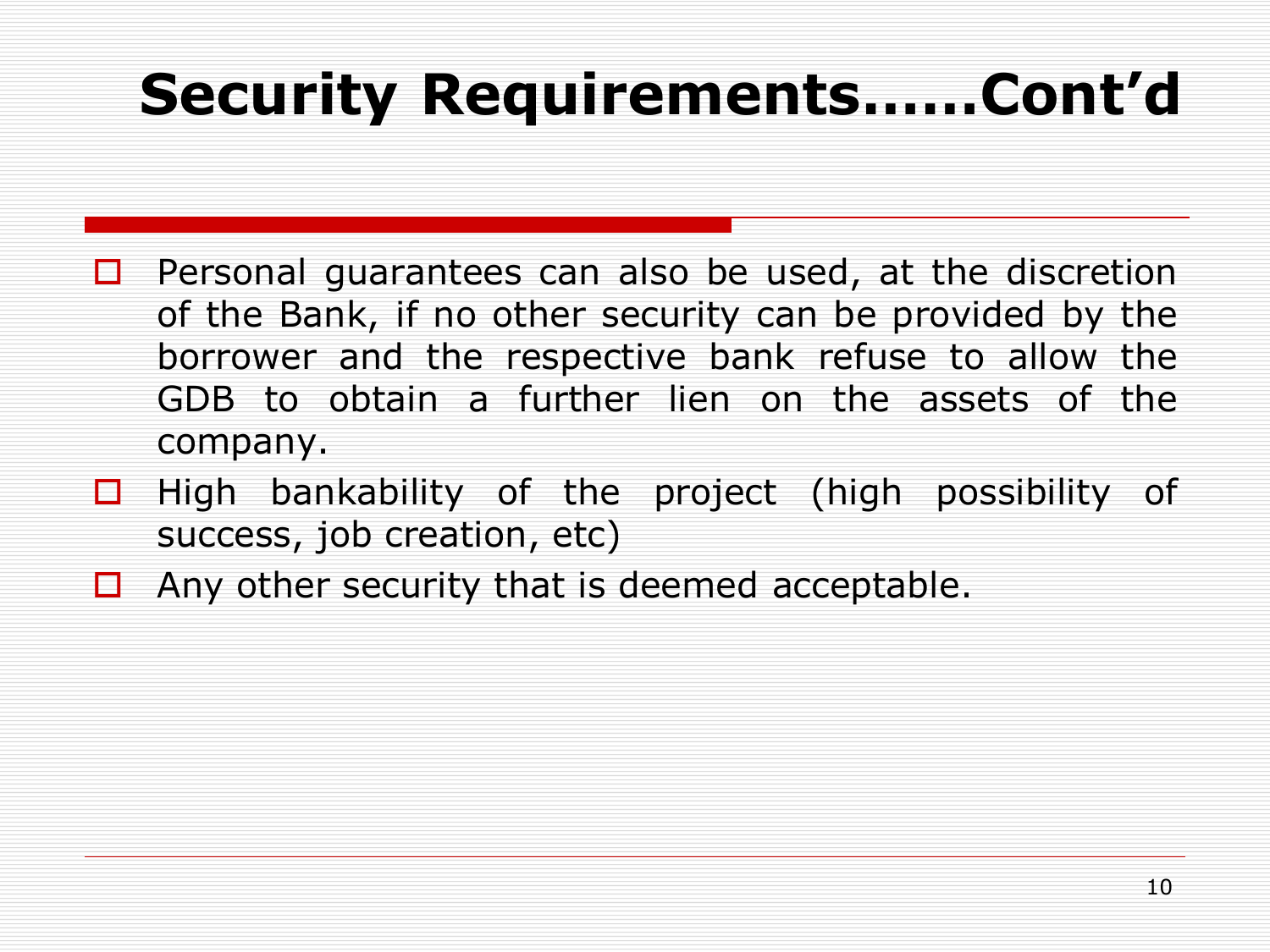# **Application Process**

Applications will be submitted by potential beneficiaries to the Grenada Development Bank and loans will be considered based on the Bank's approval.

Applicants would be required to provide the following:

- □ A Business Plan/Loan Proposal which clearly demonstrates the that project is commercially viable. This should include but is not limited to the following information:
- a. Summary of business details, a description of the property and summary financials;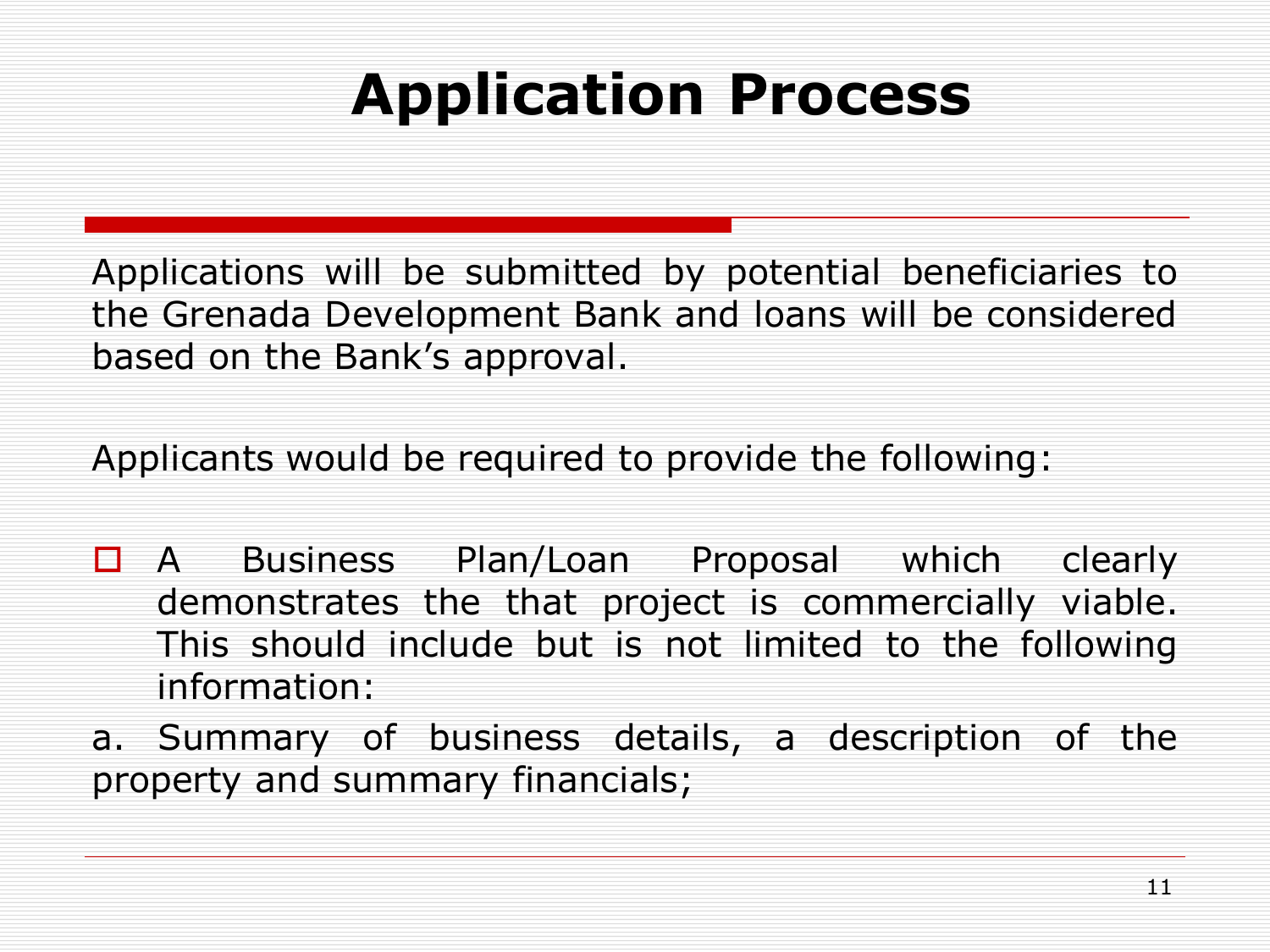## **Application Process….Cont'd**

- b. Details of Shareholders/Directors;
- c. Background to the project;
- D; the project costs;
- e. Projected implementation date/ schedule;
- f. Marketing;
- g. Details on the Management of the project;
- h. Employment during and after the project;

Assistance with business plans can be sought from GIDC Business Development Unit at a small fee.

2. Audited financial statements for the last 3 years. Where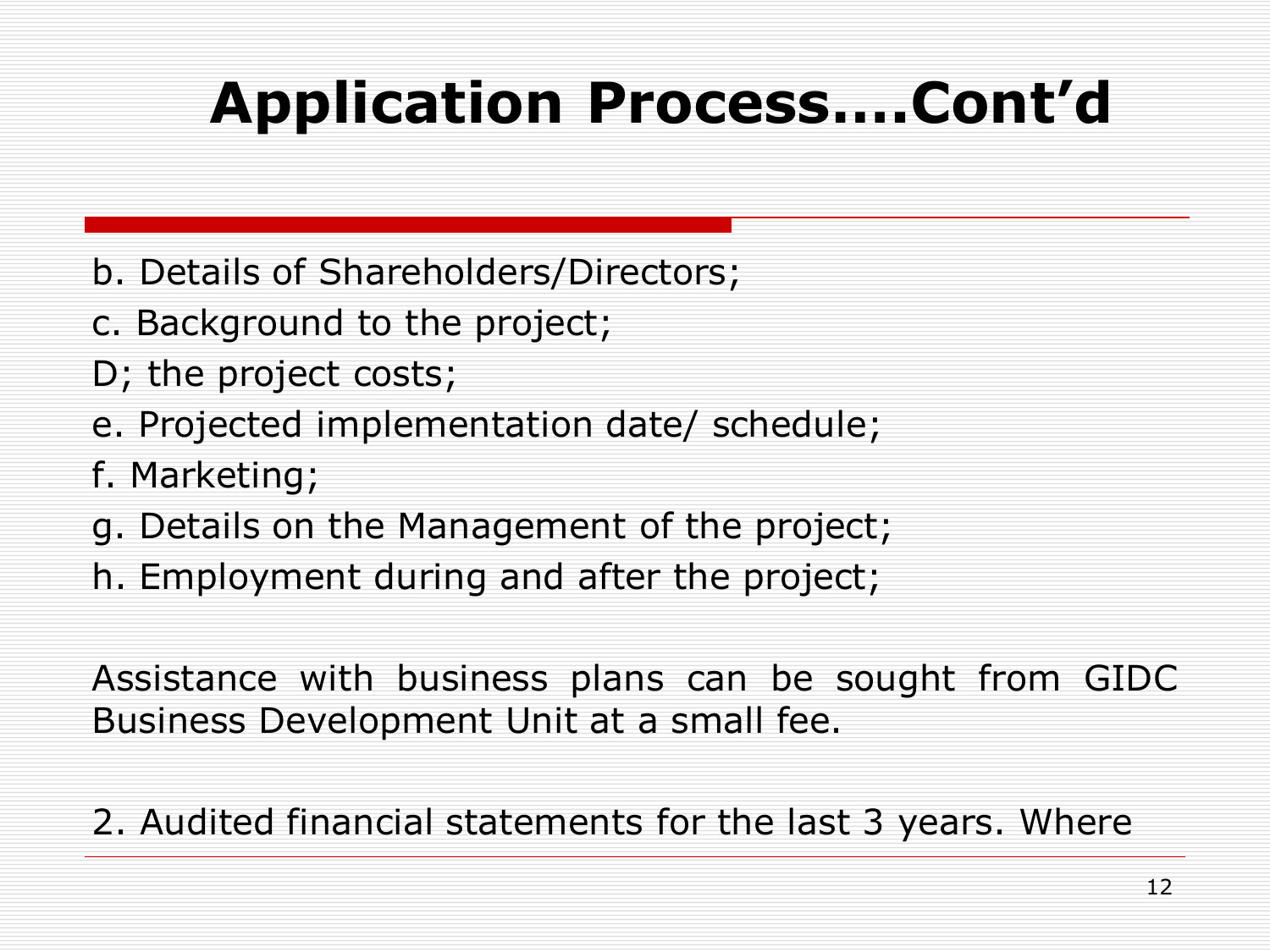# **Application Process…..cont'd**

Audited Financials are unavailable, unaudited statements may be accepted at the discretion of the Grenada Development Bank.

- 3. A Service Quality Management Plan (where applicable)
- 4. Details of Energy Audits (where applicable)
- 5. An Outline of any "green" initiatives (where applicable)
- 6. An operations audit for the last financial year (where applicable)

7. Any other documents and information that might be required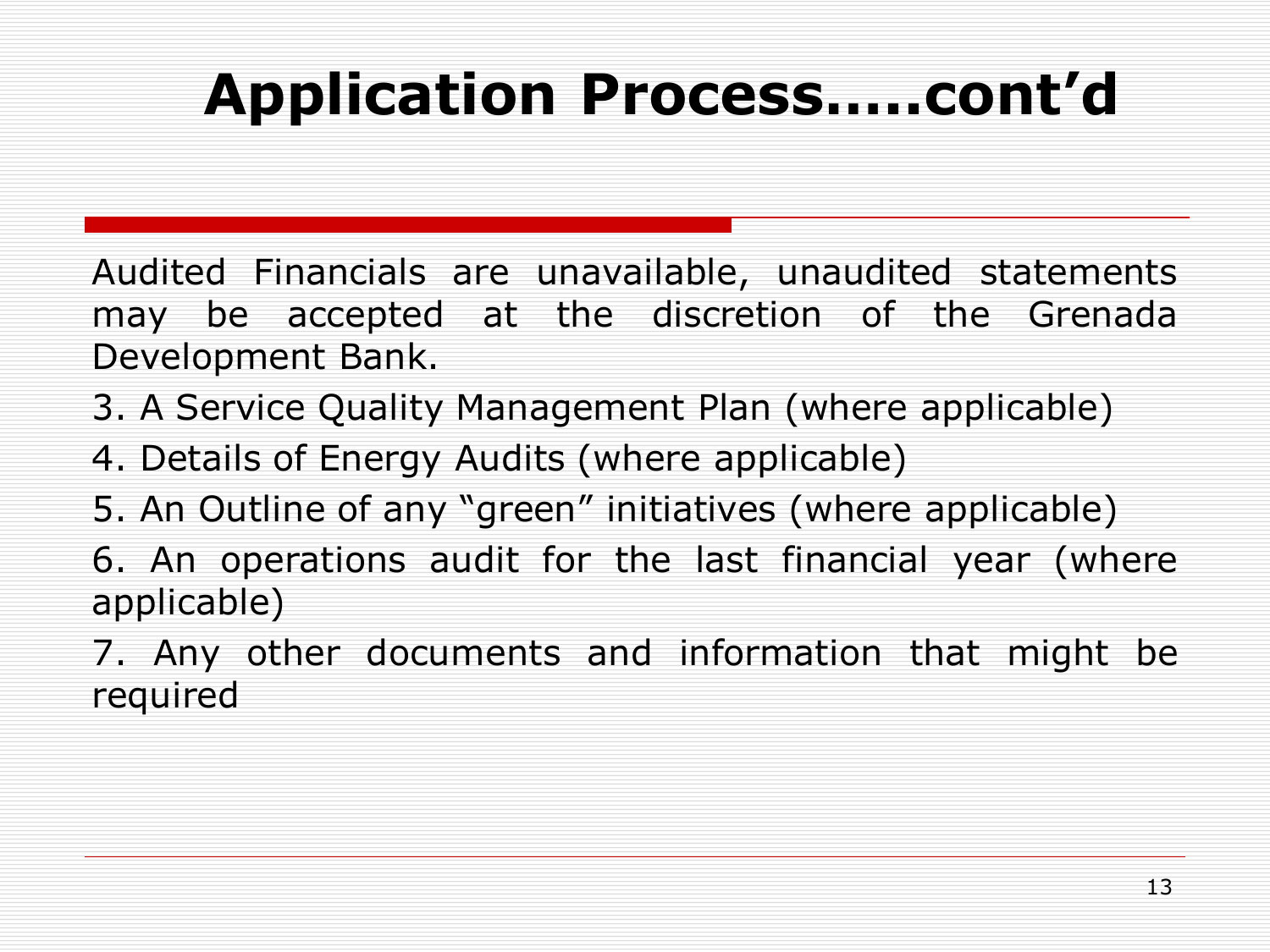## **Restructured Small Business Development Fund**

## **Terms and Conditions:**

- **Loan amount;** up to a maximum of \$40,000.00
- Interest rate: 1%
- $\Box$  Grace period up to a maximum of 3 years.
- $\Box$  Loan Repayment including grace period: 10 years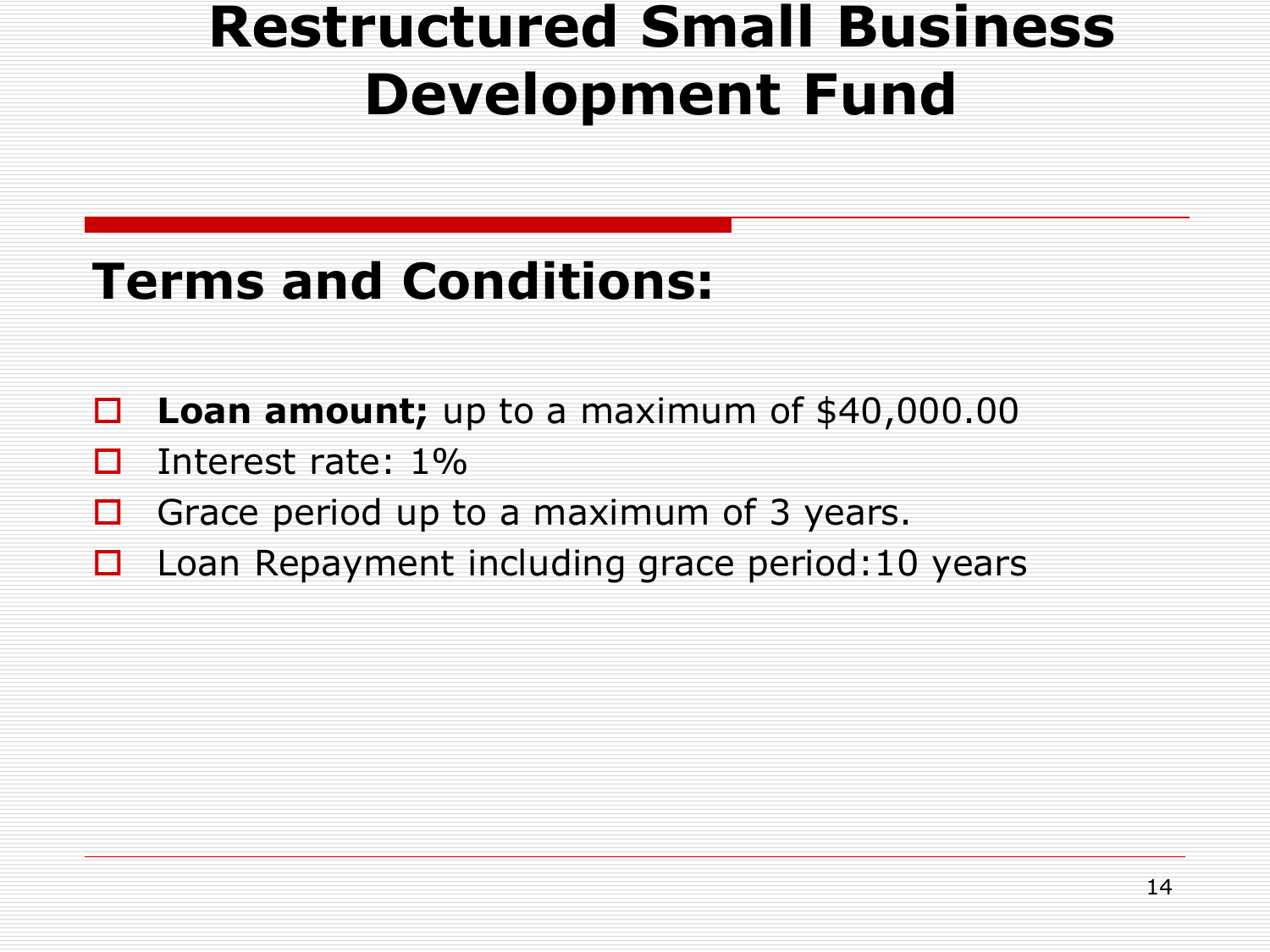## **QUALIFYING CRITERIA**:

 $\Box$  To qualify under the Small Business Development Fund Programme the applicant must satisfy the following conditions:

| i. Management                  |                | Owner              |
|--------------------------------|----------------|--------------------|
| ii. Number of persons employed |                | 25 or less         |
| iii. Manufacturing area        |                | 4,000 sq ft        |
| or less                        |                |                    |
| iv. Investment in equipment    | EC\$135,000 or |                    |
| less                           |                |                    |
| v. Total annual sales<br>-     |                | EC\$337,500or less |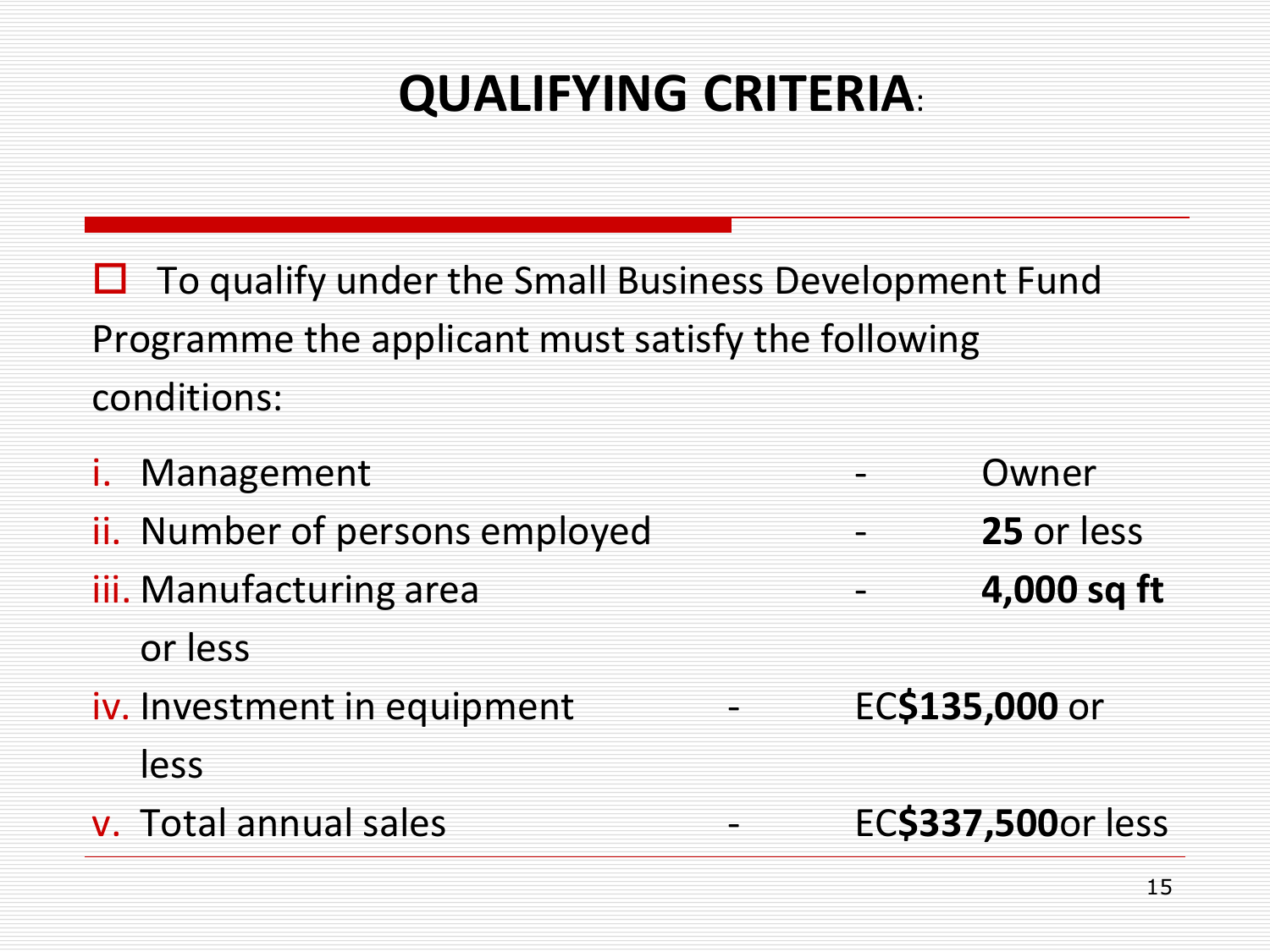## **PURPOSE/USE OF FUNDS:**

 $\Box$  The funds for the Small Business Development loans could be utilized for all aspects of the business. Financing may be used for startup activities or expansion of existing operations. It may also be used for but not limited to the following:

- I. The purchase of machinery and equipment
- II. The purchase of stock
- III. The purchase of vehicles related to the business
- IV.Working capital

V. And other purpose as determined by Management Committee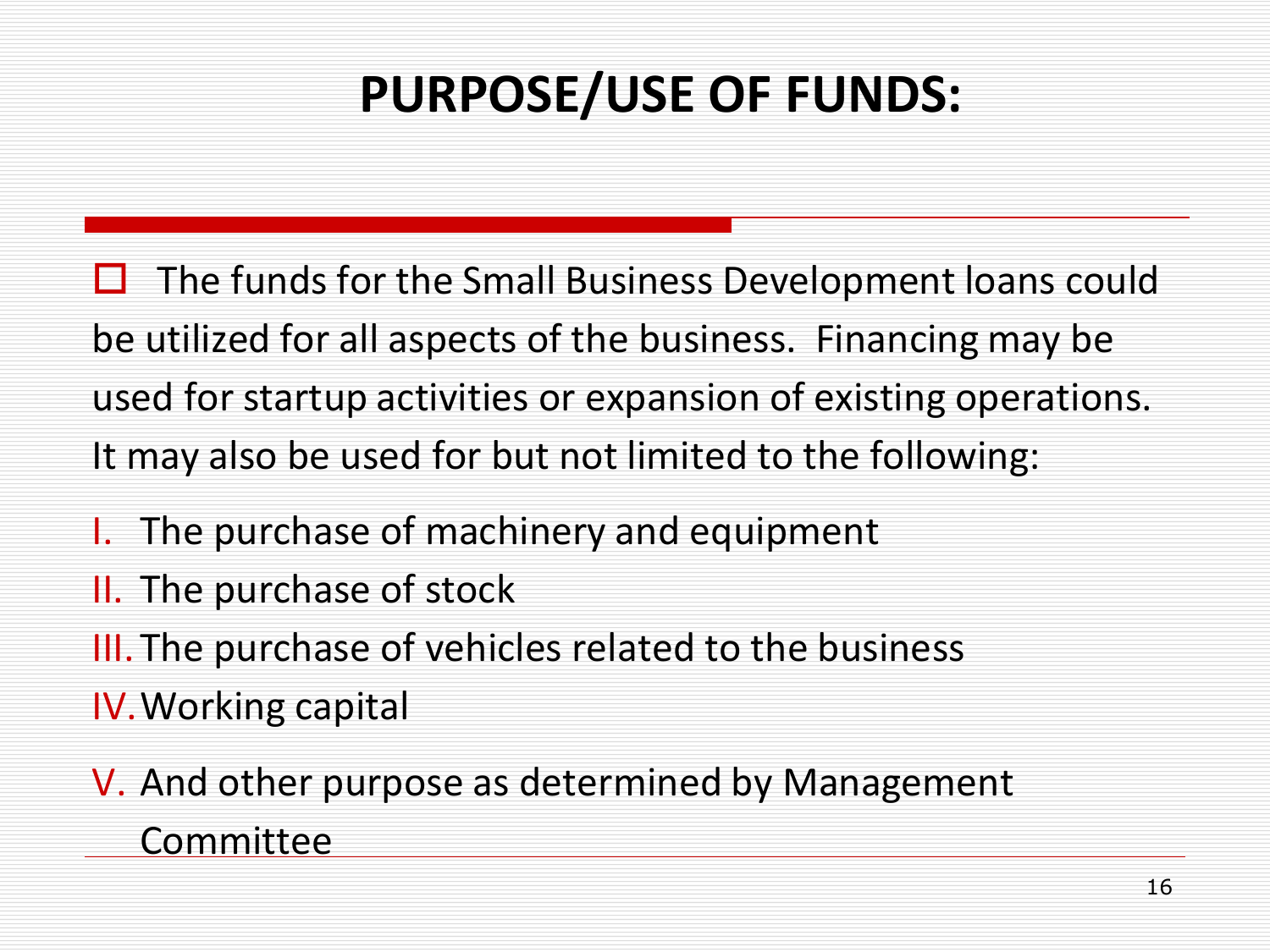### **General Loan Requirements**

- 1. Two (2) pieces of valid identification
- 2. Utility bill as proof of address

3. Two Letters of Reference (*Senior Public Servants, Managers of State-*

*owned Entities, Justice of the Peace, Members of the Clergy, retired senior*

*Civil servants, Known community leaders*)

- $\Box$  N.B References from family members and Government Ministers not permitted.
- 4. Invoices/bill heads/quotations for all items to be purchased
- 5. Business Registration Certificate/ NIS Registration/Inland Revenue Registration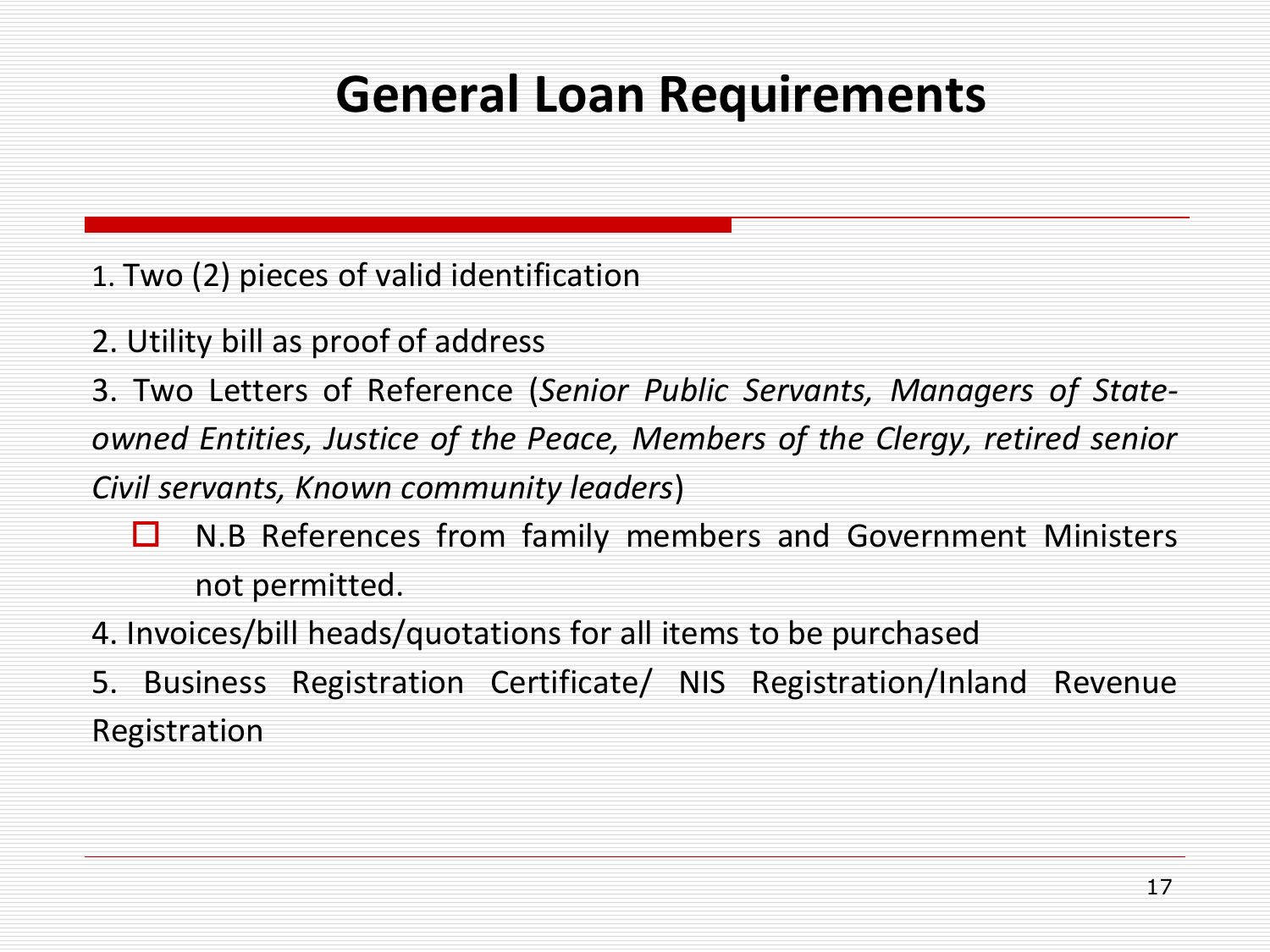## **General Loan Requirements…Cont'd**

- 6. Bank/ Credit Union Statement/Printout (Savings & Loans)
- 7. Business records (If business was previously in operation)
- 8. Business summary
- 9. Job letter & Salary slip (if employed elsewhere)
- 10. Lease/Rental agreement or Intent to Lease/Rent (If applicable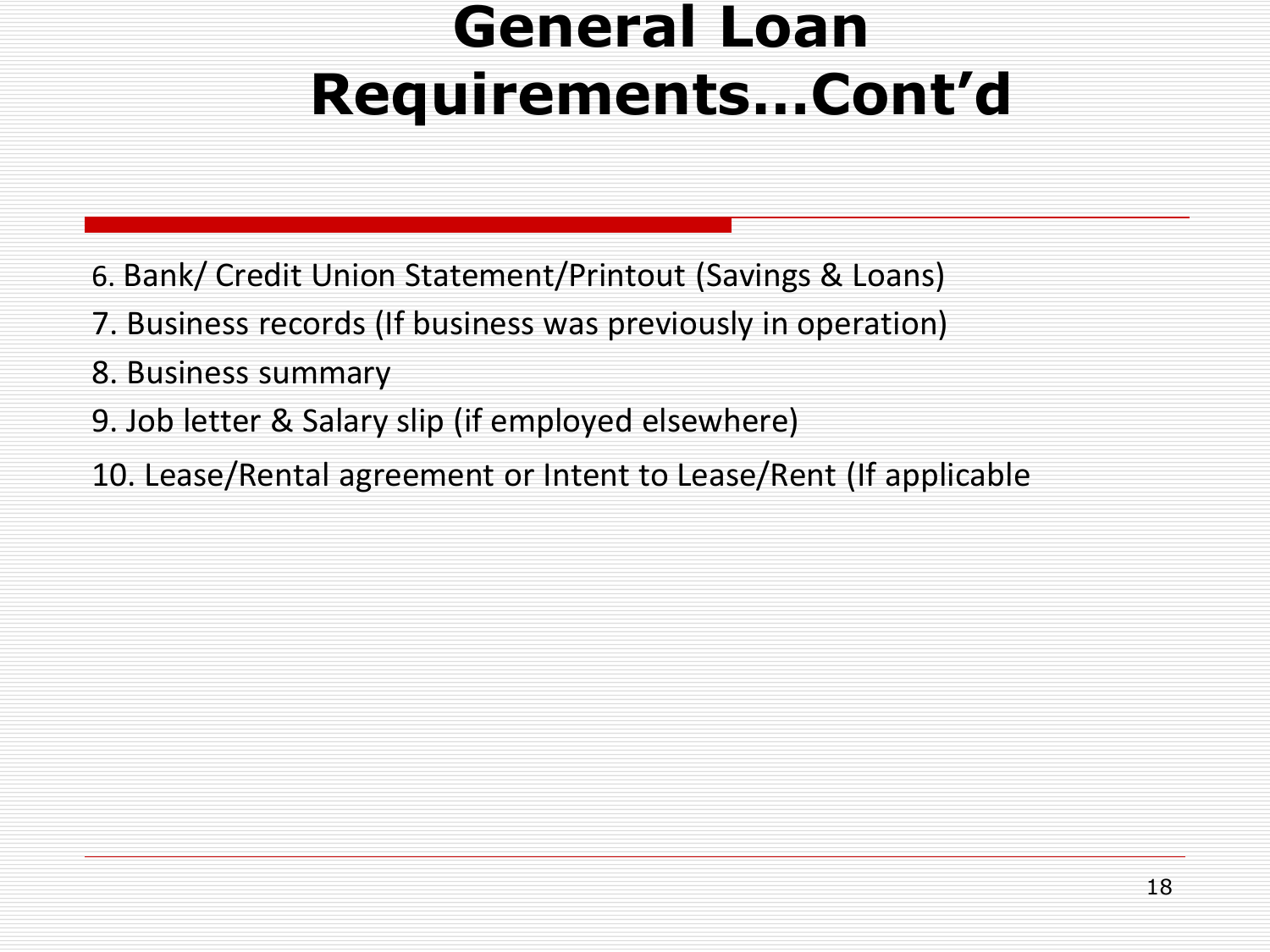### **Requirements Specific to Business operations**

- **1. Food Vending/ Preparation** Food Handling License/Certificate
- **2. Fishing** Valuation for Vessel (If already owned), Recommendation letter from Ministry of Fisheries, Fisherman's Id's, Quotation for Marine Insurance, Quotation for Construction, Duty Free concession letter required from Fisheries Department to purchase Engine, Equipment, Lines and Accessories.
- **3. Poultry/ Animal Husbandry/ General Farming** Audit by the Bureau of Standards / Ministry of Agriculture, Existing Lease/Rental agreement or Letter of Intent to Lease/Rent, Recommendation letter from Extension Officer, Farmers I.D.
- **4. Vehicles Operations** -Ownership Certificate, Valuation (Gleans or Dealer), Quotation of Insurance (Comprehensive), Sale Agreement. (Quote from Broker for total cost if importing).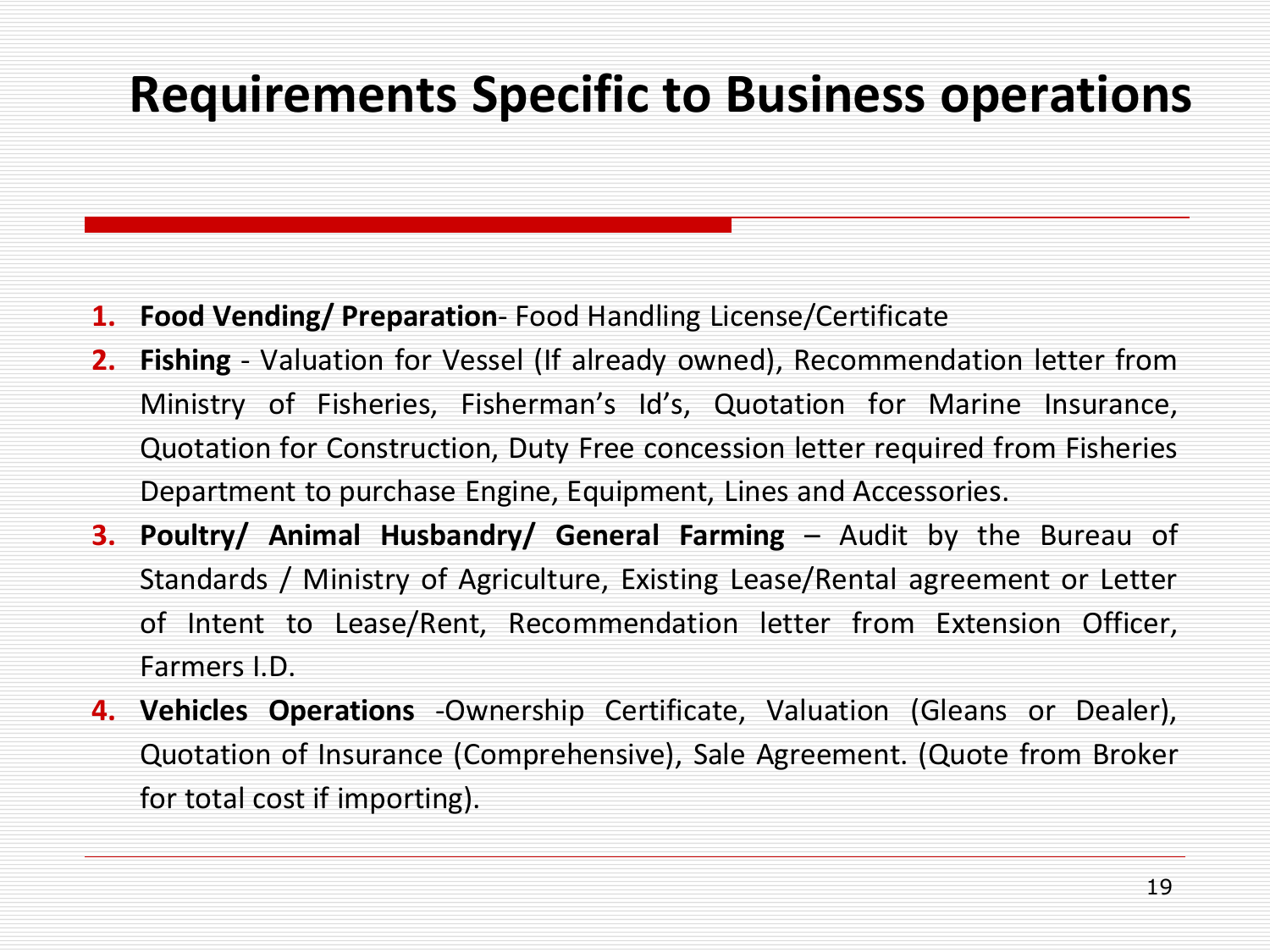# **Requirements for Loan \$10,000 or less**

- 1. Guarantor (The following to be provided)
- (a) Two (2) pieces of valid identification
- (b) Job letter & Salary Slip
- (c) Bank Statements/Printouts (Savings & Loans)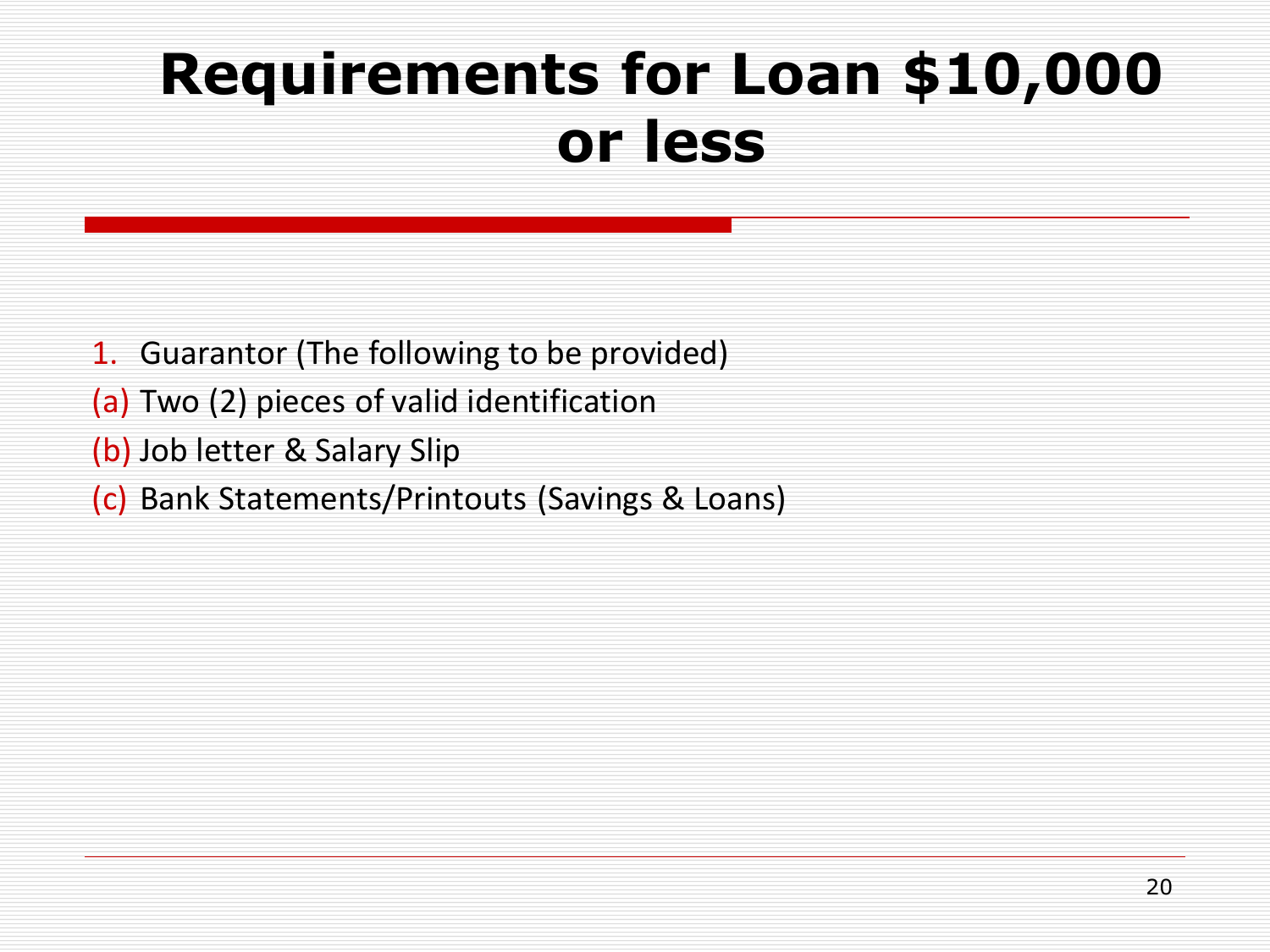# **Requirements for loan \$10,001 to \$40,000**

## **SECURITY: -**

- 1. Legal mortgage on land property Title Deed, Tax Statement (Title search must be conducted).
- 2. Vehicle- Ownership Certificate, Valuation (Gleans or Dealer), Insurance (Comprehensive)
- 3. Cash/Savings Deposit, (Statement from Bank/Credit Union), Shares
- 4. Bill of Sale ( Machinery, Equipment & Appliances)
- 5. Personal guarantee
- 6. High bankability of the project (high possibility of success, job creation, etc)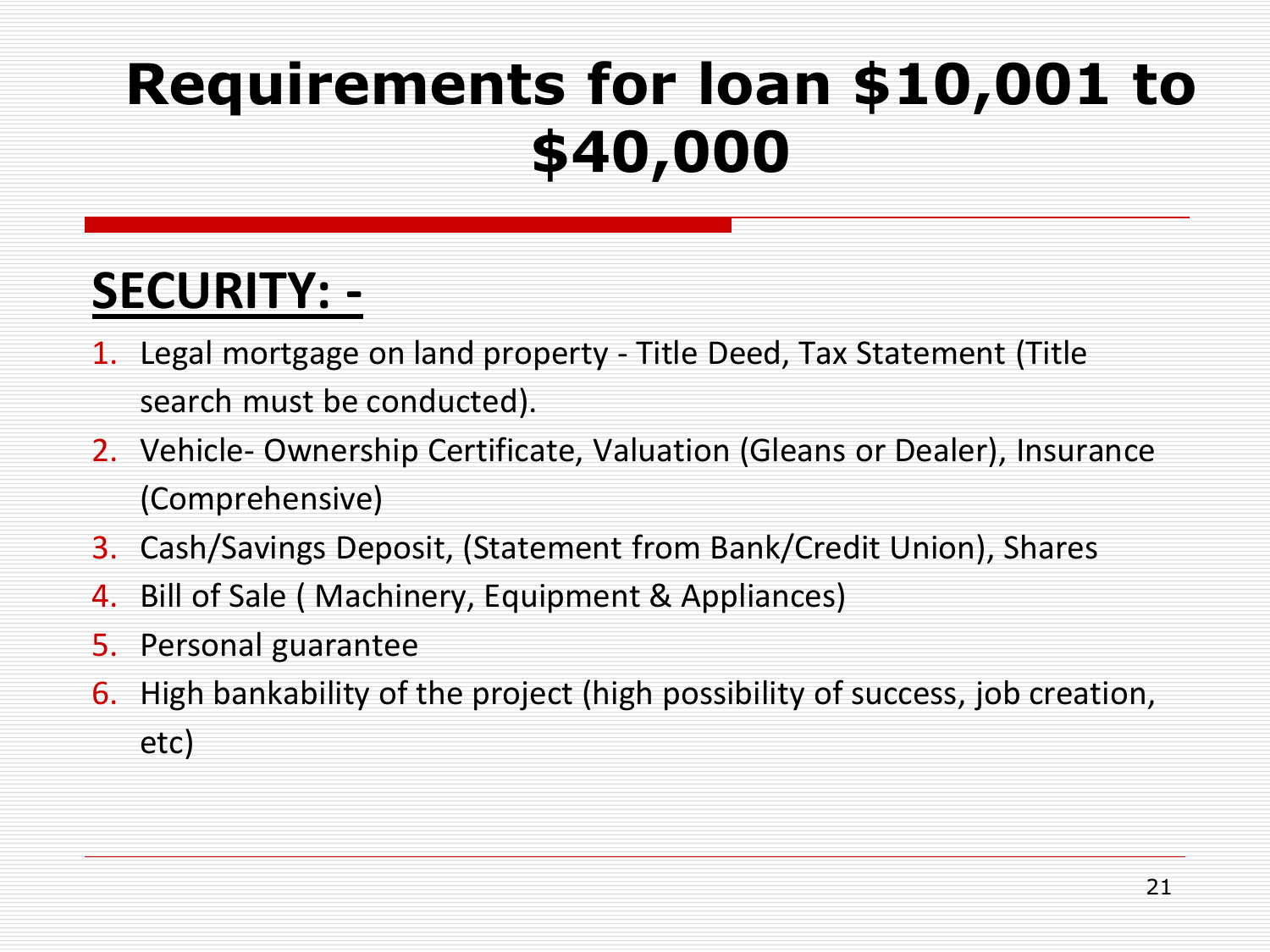

## **Part B: Economic Stimulus Package 2.0**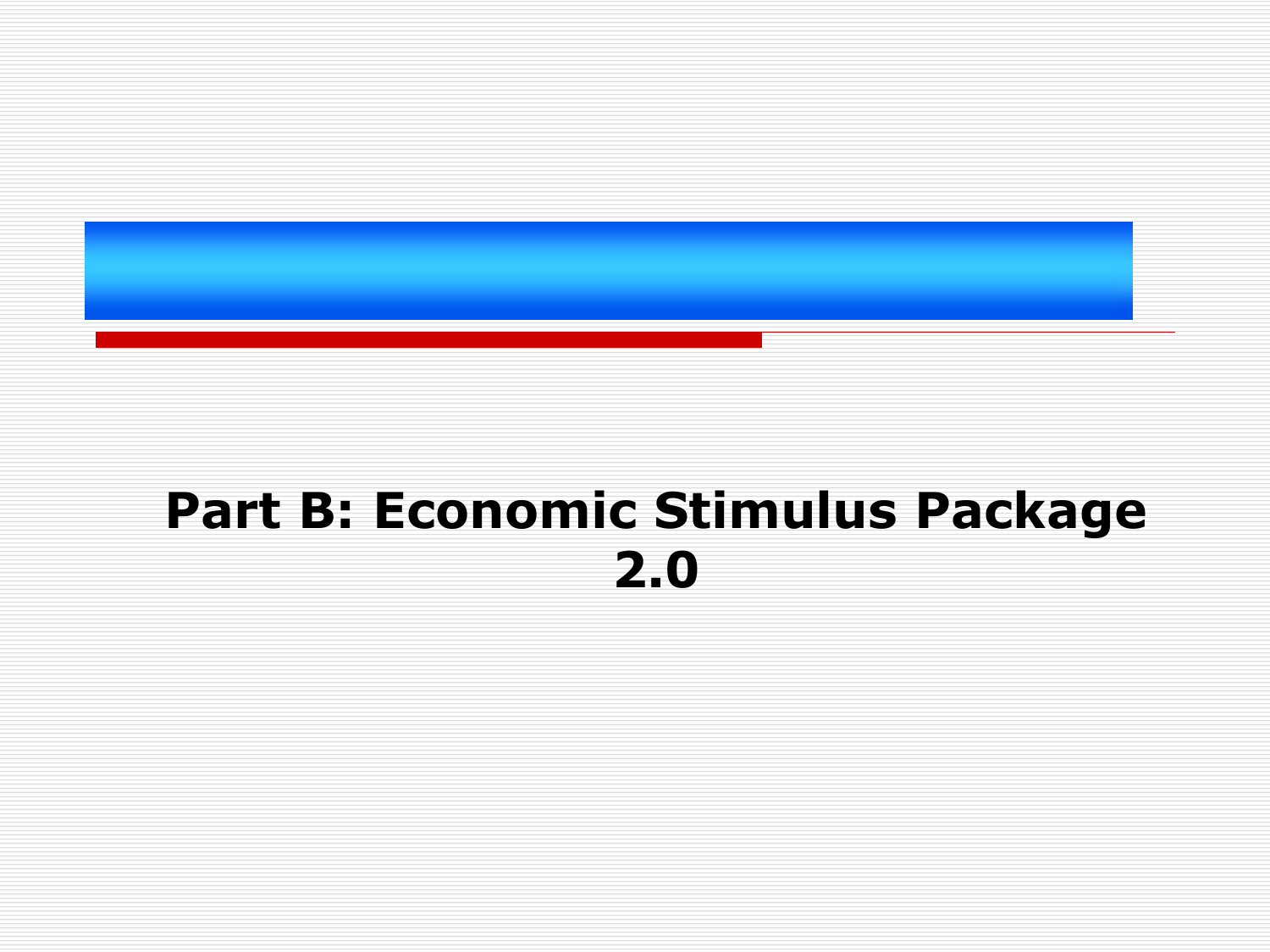#### **Component 1: Protection for the vulnerable population currently on the rosters of existing cash transfer programme**

## **Component Objective**

 $\Box$  To support vulnerable individuals and households not currently benefitting from current cash transfers.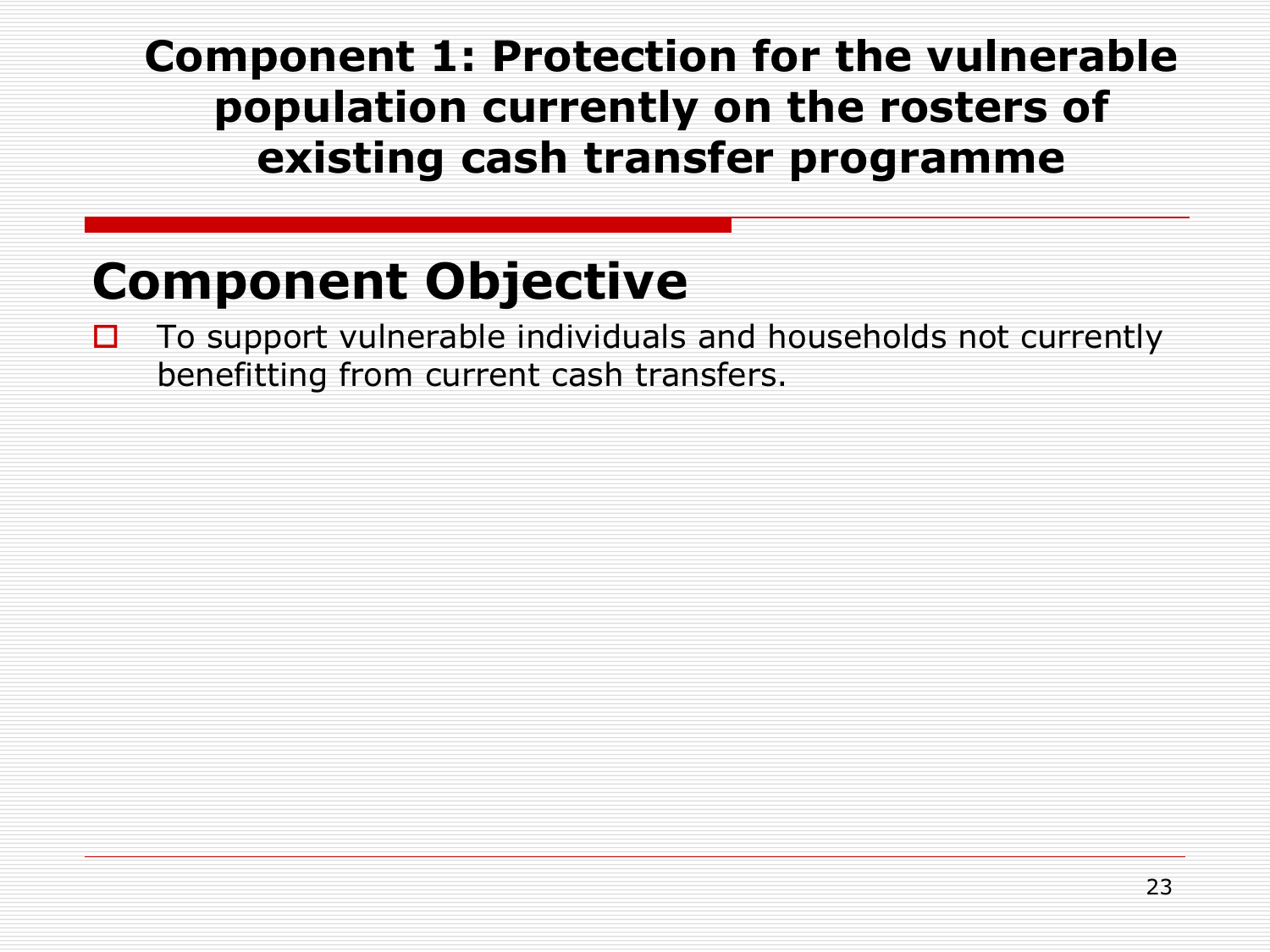## **SEED Criteria**

- $\Box$  Persons who are approved in categories I to V of the GLCI as of August 31, 2021.
- $\Box$  Persons must continue on the SEED Beneficiary Register for the duration of the Stimulus programme.
- $\Box$  Beneficiaries must not be on the official SEED Register receiving any monthly benefits currently.
- $\Box$  Persons in this Component would not be eligible for benefits under Components 2 and 3, with the exception of under subcomponent 2.2- Support to Expand Existing Youth Entrepreneurship Programme.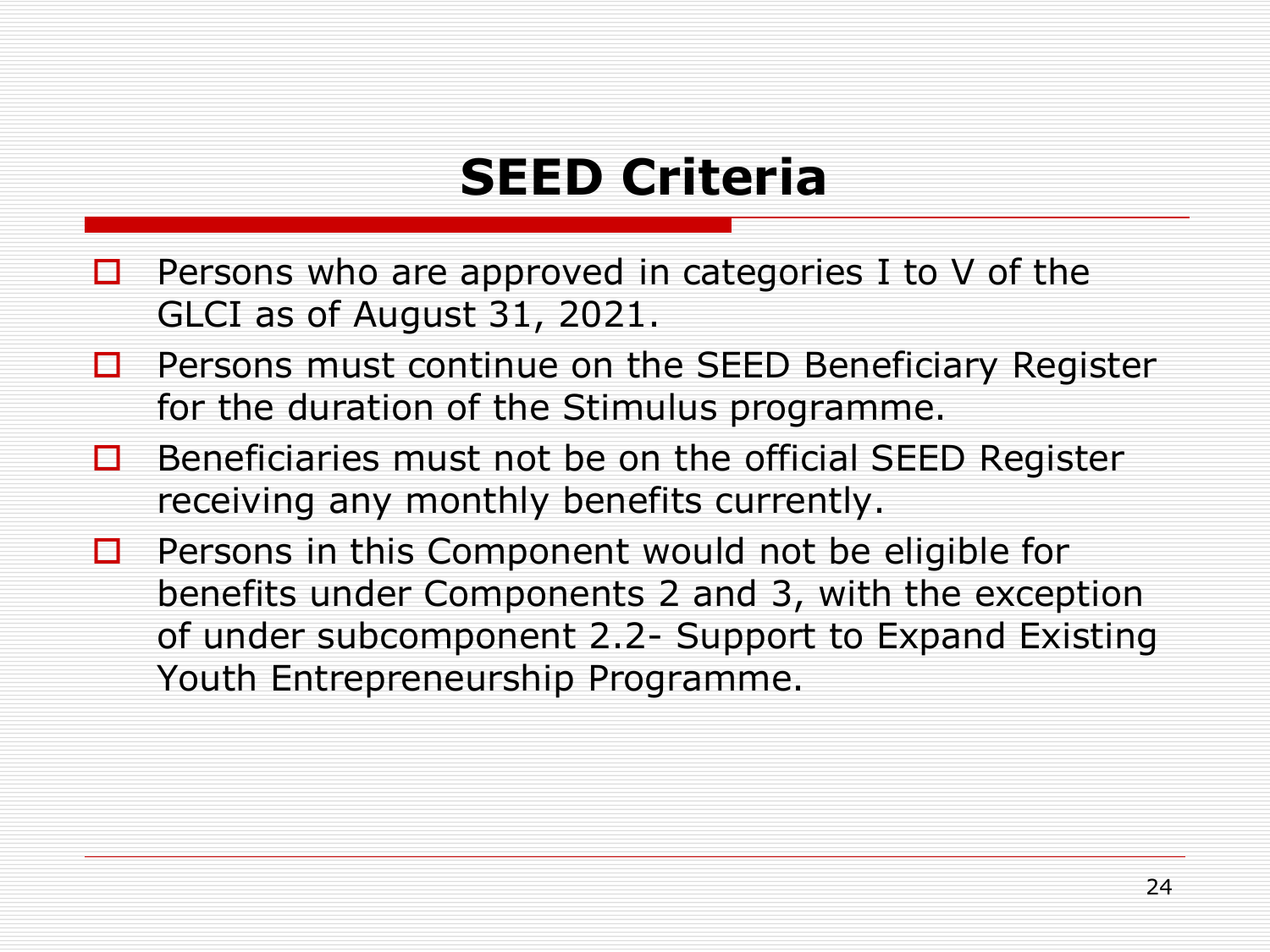## **TARGET BENEFICIARIES**

- □ Male and female single headed households (with children)
- $\Box$  Unemployed youth o Persons with disabilities
- $\Box$  Elderly o Stay-at home parents
- □ Women
- $\Box$  Vulnerable middle-income households (those who have transitioned into lower income categories)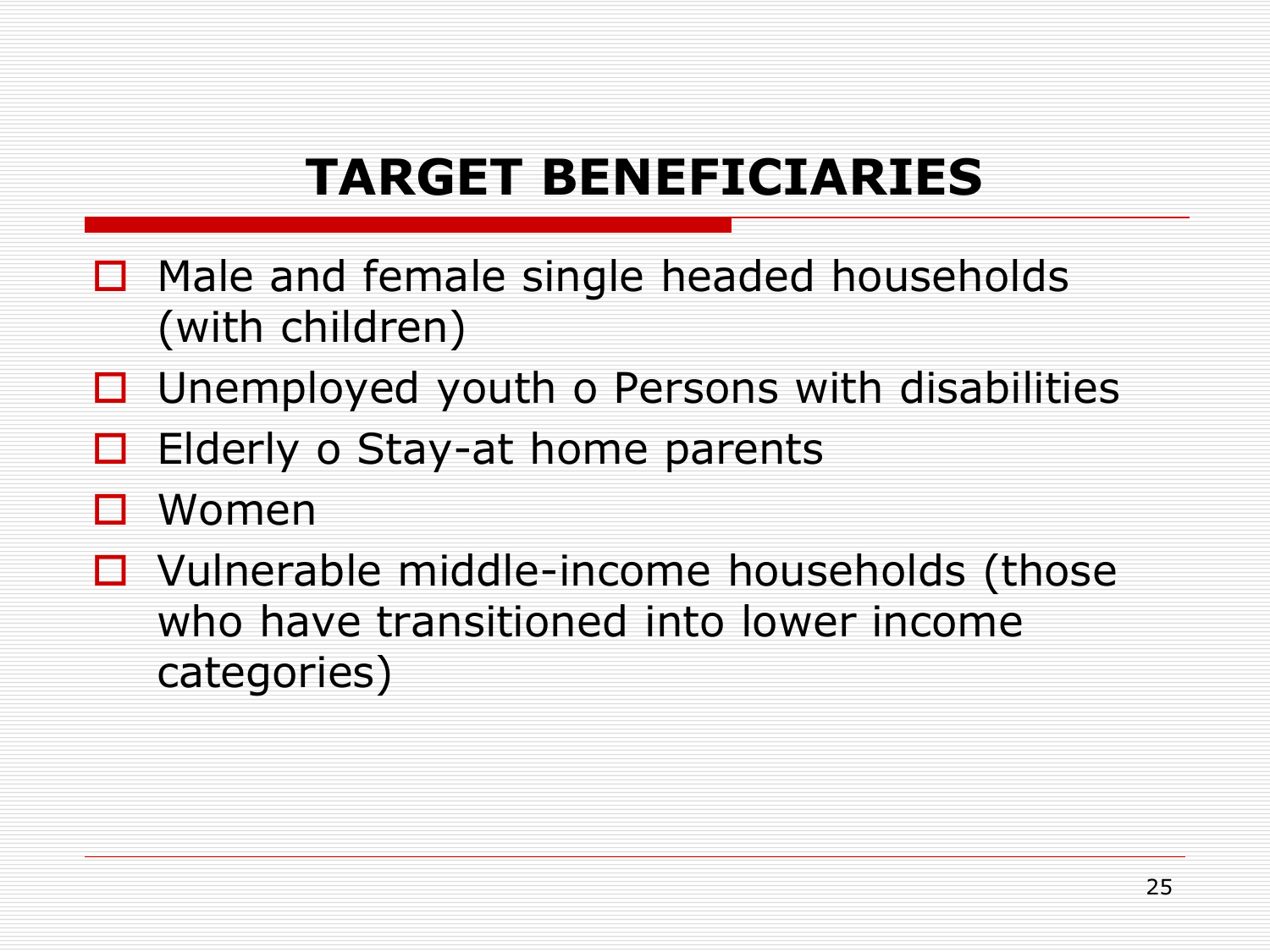#### **Component 2.1: Income Support to Informal Sector Workers**

## **Component Objective**

26 To provide temporary income support to individuals who are working in an informal sector business, defined as a business that is not registered with the Inland Revenue Department, have no fixed hours of work or location, and does not have formal arrangements with employees, such as letters of employment or contracts, where that sector has not significantly recovered from the crisis or has remained closed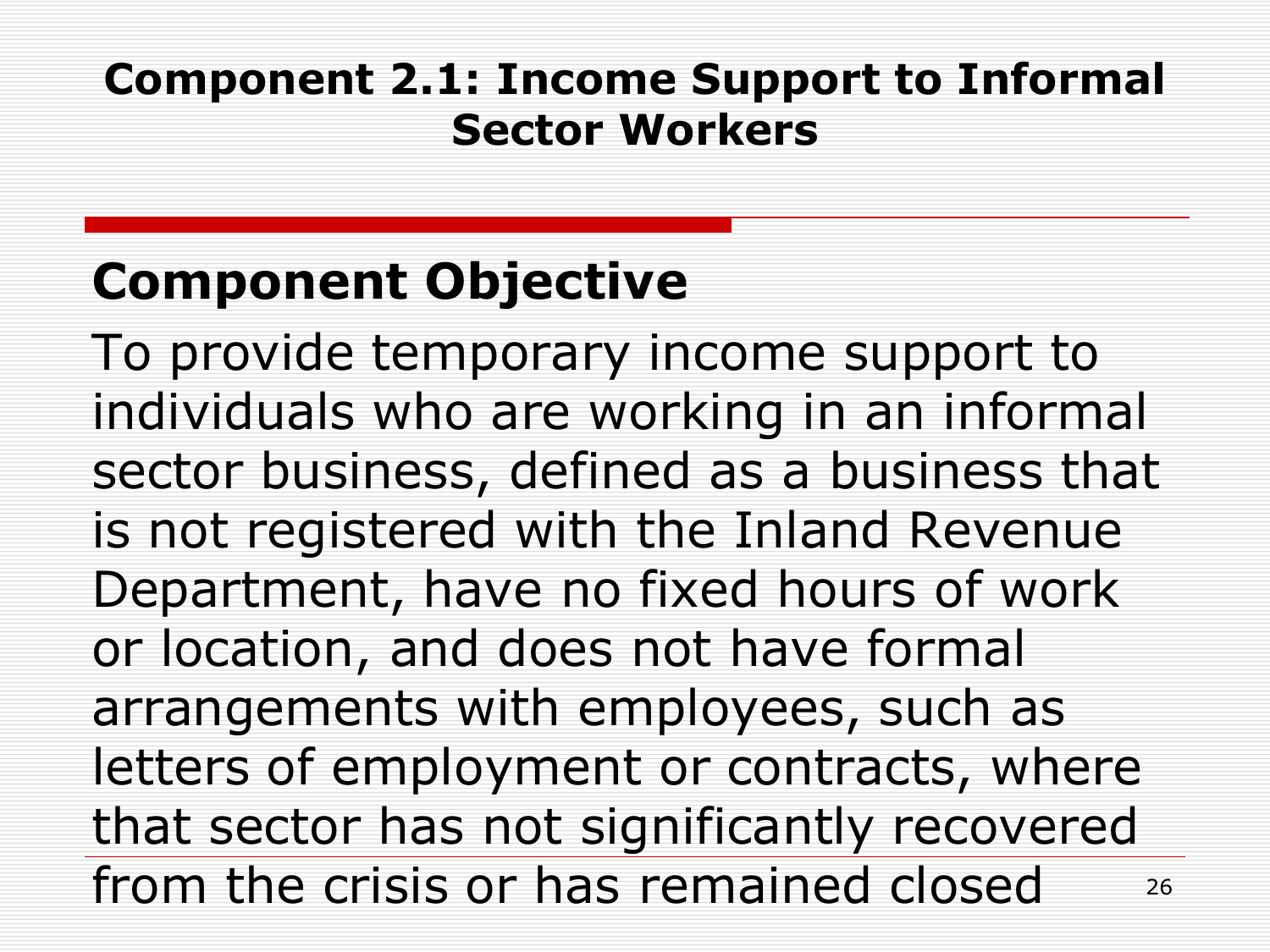### **Income Support Criteria**

- (i) Working in the informal sector prior to March 31st, 2020, as your main source of income or earnings.
- $\Box$  (ii) Working in an informal sector business that was greatly affected by the pandemic.
- $\Box$  (iii) Working in an informal sector business that has not significantly recovered or as remained closed:
- $\Box$  a. Existing restrictions on the hours of business
- b. Reduced operating days
	- c. Existing restrictions on the number of patrons
- d. Main source of income is linked to a business that has been severely impacted by the pandemic (e.g., Travel, Tourism and Hospitality base businesses, Education, Entertainment, Agriculture and Fisheries).

27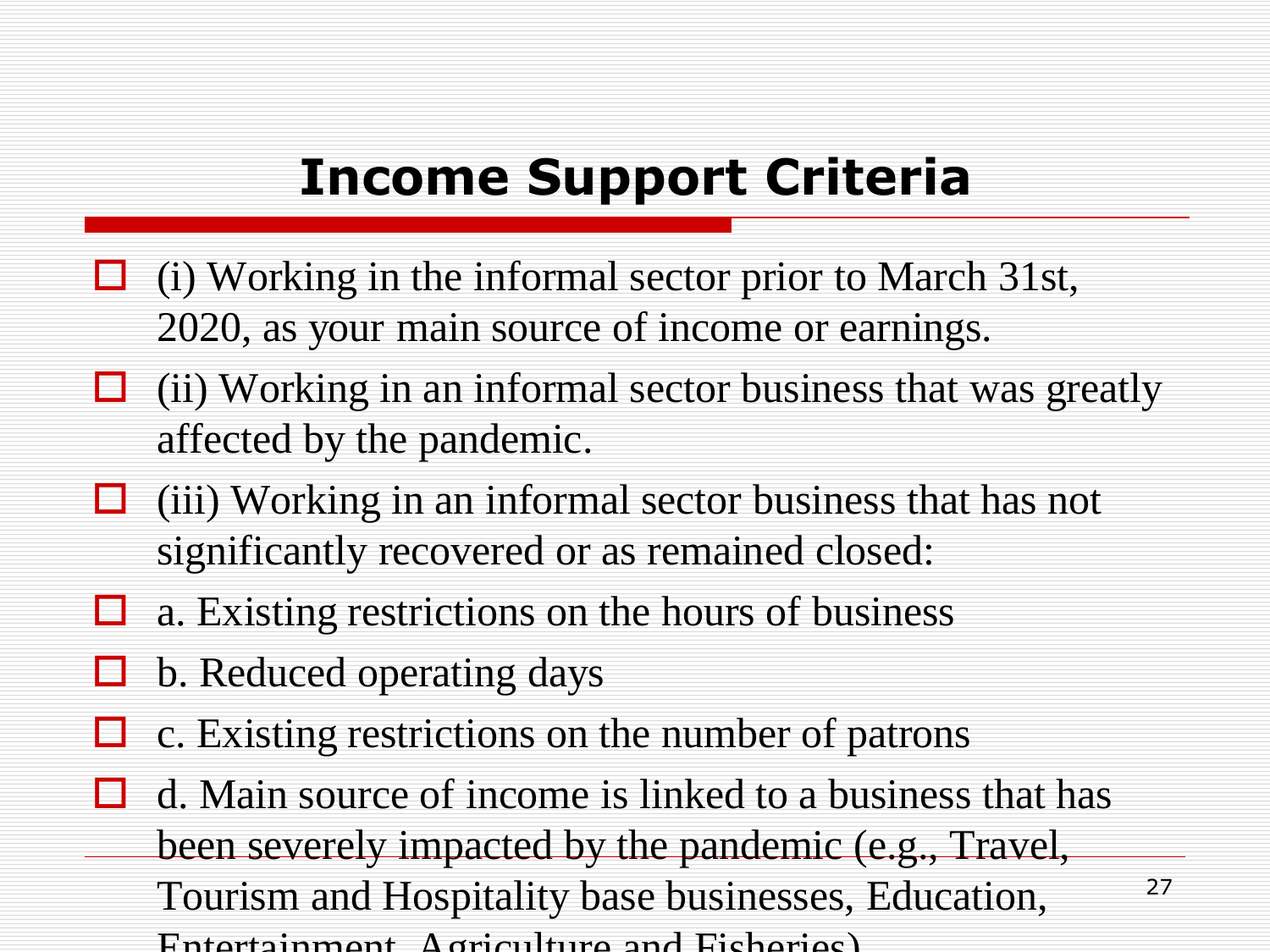## **Income Support Criteria…Cont'd**

- $\Box$  (iv) Has been ordered to quarantine or isolate by the Ministry of Health as a result of COVID.
- $\Box$  (v) Registration with NIS/IRD, where applicable.
- $\Box$  (vi) Two letters of reference from (Minister of Religion, Retired/ Senior Public Servant, Employer or School principal) confirming that the informal sector business is the main/only source of income.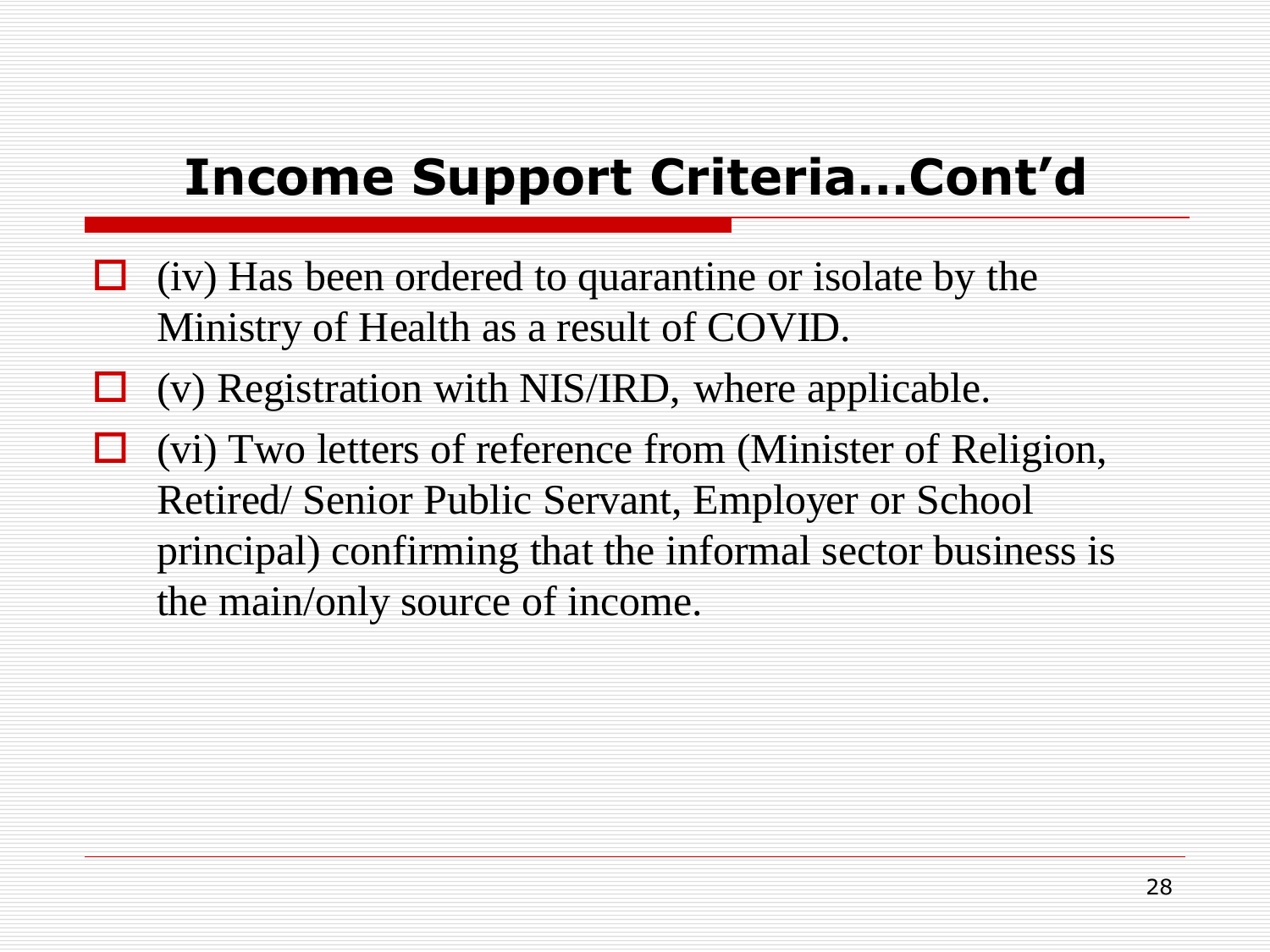## **Reasons for Not Being Eligible**

:

- $\Box$  (i) Any information provided to the CESS will be subject to verification and if any of the information submitted is found to be false or misleading this will result in the applicant being disqualified from the programme.
- $\Box$  (ii) If you are confined to prison, convicted of a crime, or charged for any violations of the COVID protocols, all payments will be suspended.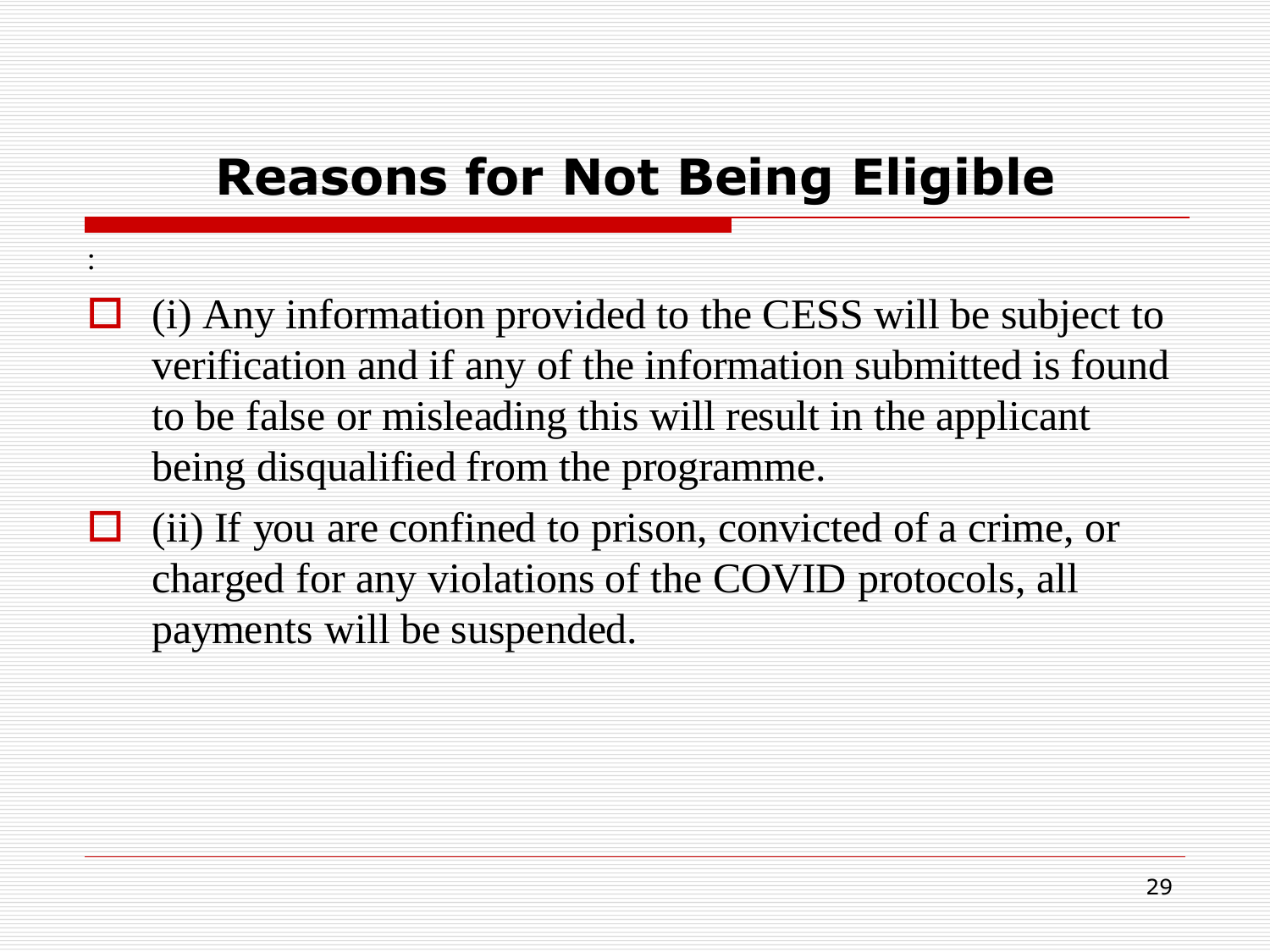## **Income Support Programme Administration**

- **Programme Administrator:** CESS
- **Payment Amount:** \$500 Monthly
- **Duration :** 4 months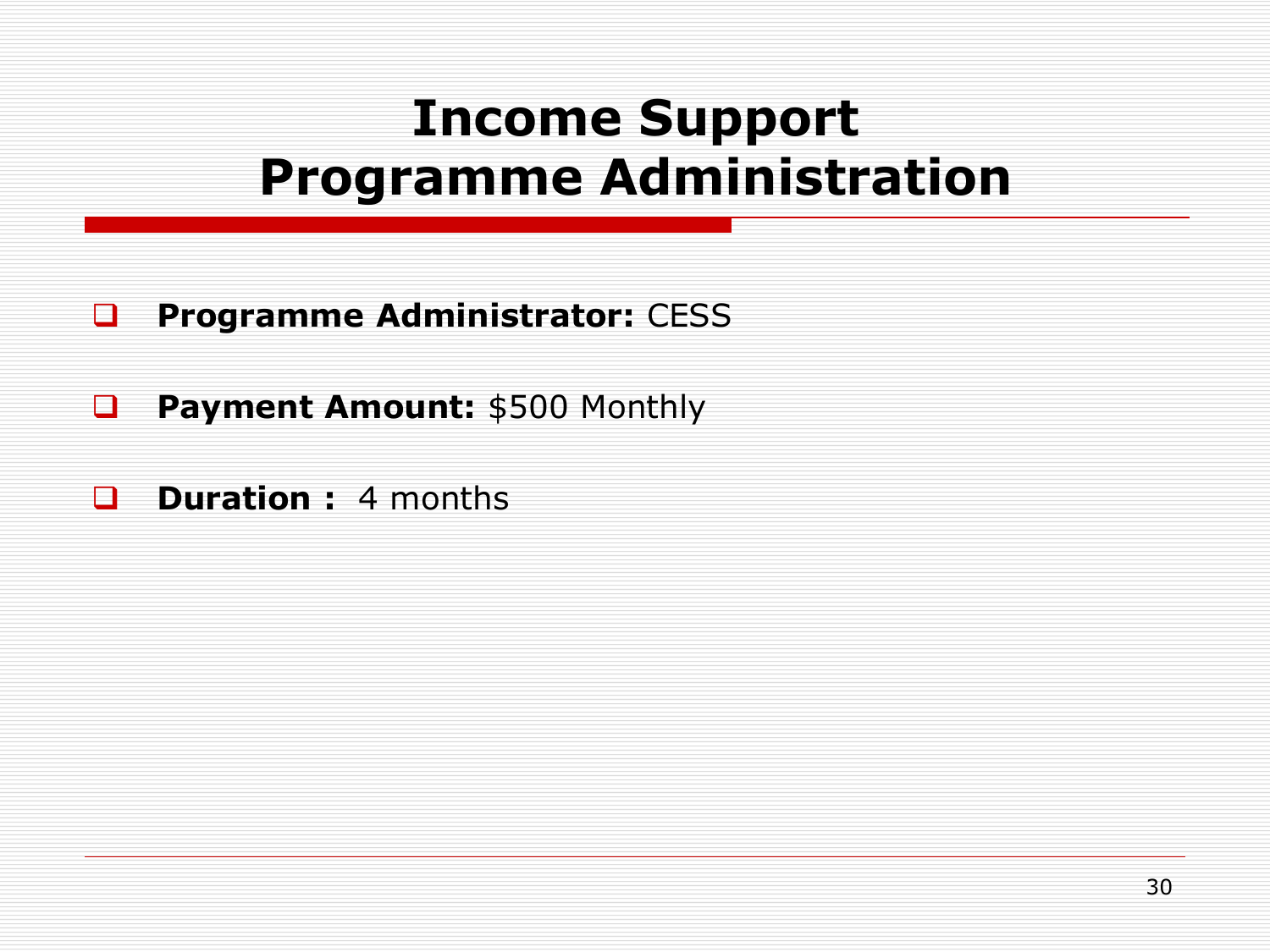#### **Component 2.2: Support to Expand Youth Entrepreneurship Programme**

## **Component Objective**

 $\Box$  To improve the skills and technical capabilities of potential and current job seekers.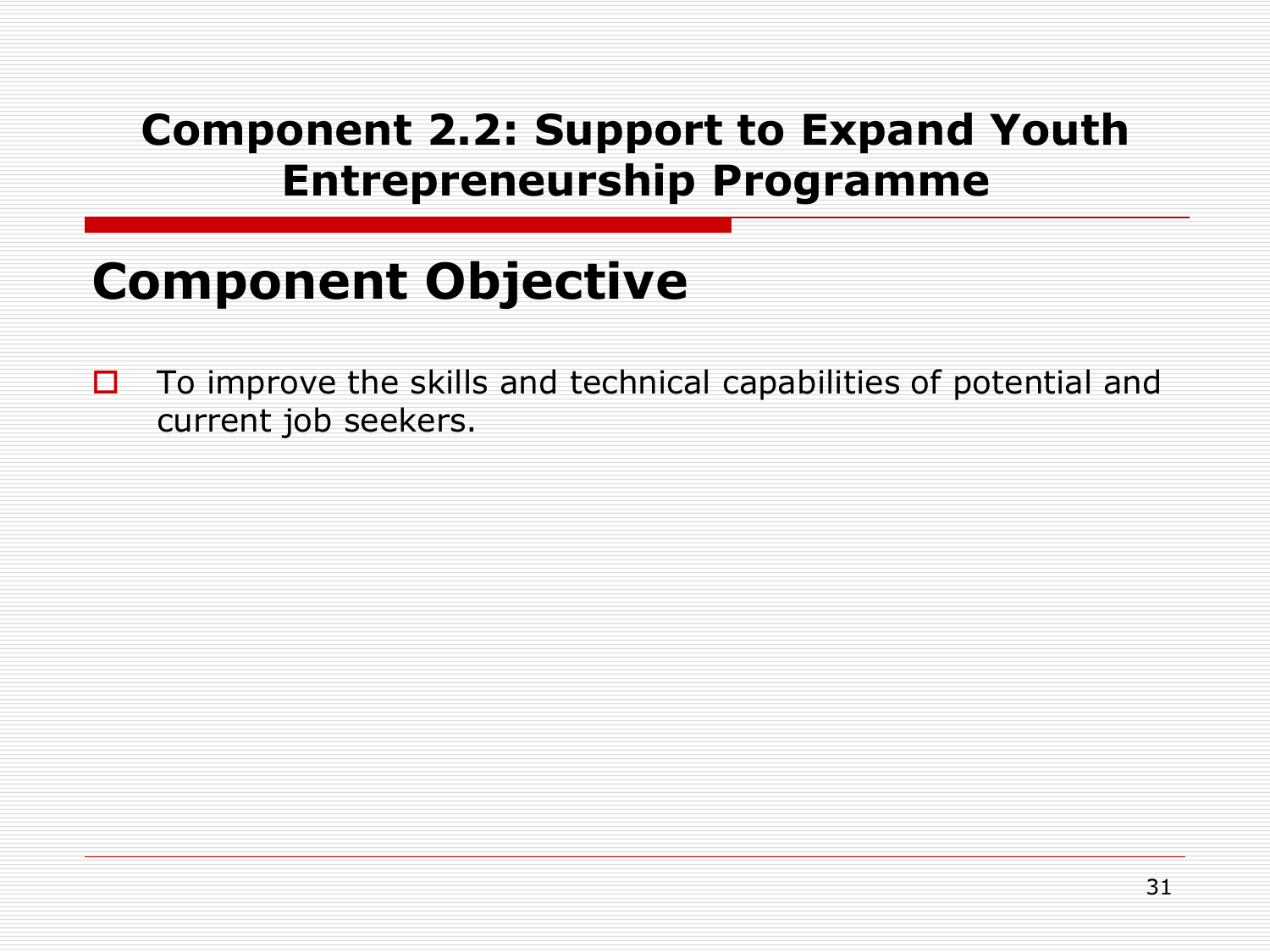## **Support to Expand Youth Entrepreneurship Program Criteria**

- $\Box$  Registration for one of the approved lists of training programme (job training, entrepreneurship training).
- □ Participation in training pre-assessment session and numeracy and literacy assessments.
- $\Box$  Actively participate and attend all training sessions, unless otherwise exempted.
- $\Box$  Must meet the requirements for the certificate of completion.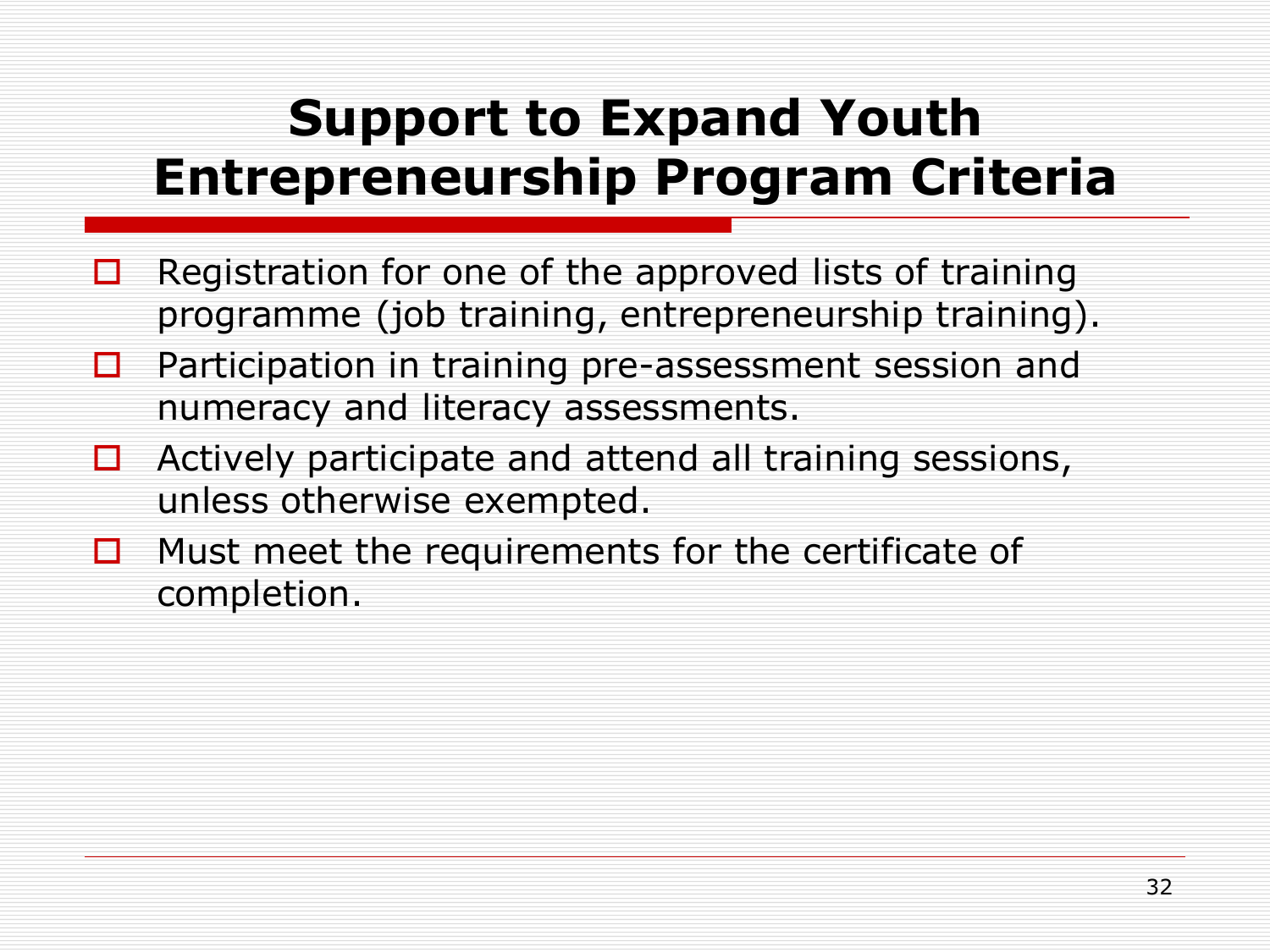## **Support to Expand Youth Entrepreneurship Program Target Beneficiaries**

- $\Box$  Unemployed adults
- $\Box$  Single parent headed household
- $\Box$  Youth between the age of 15 35 years.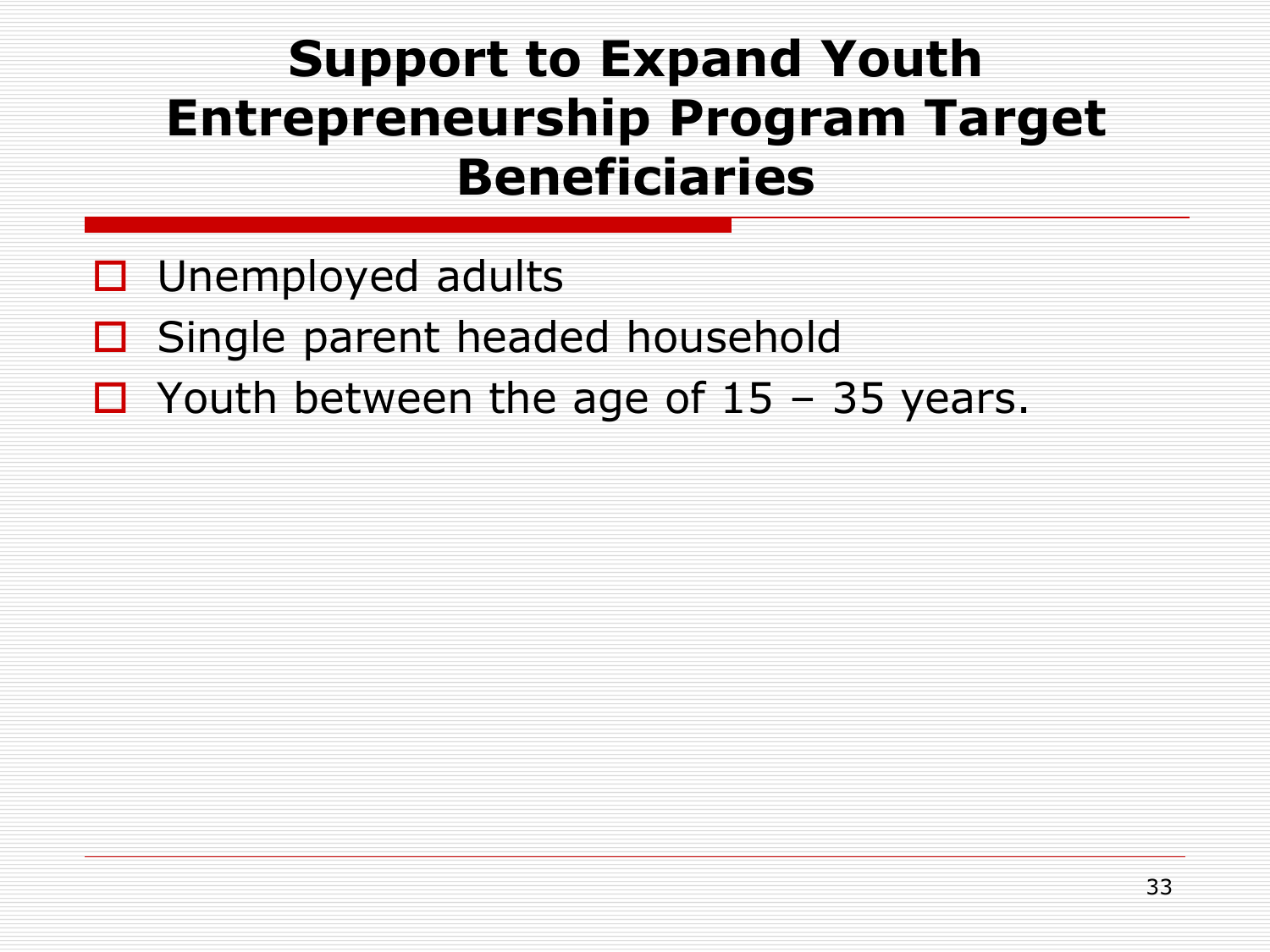#### **Component 3.1: Umemployment Benefit Programme**

## **Component Objective**

The programme is aimed at providing financial assistance to persons who would have met specific qualifying criteria for the unemployment benefit programme.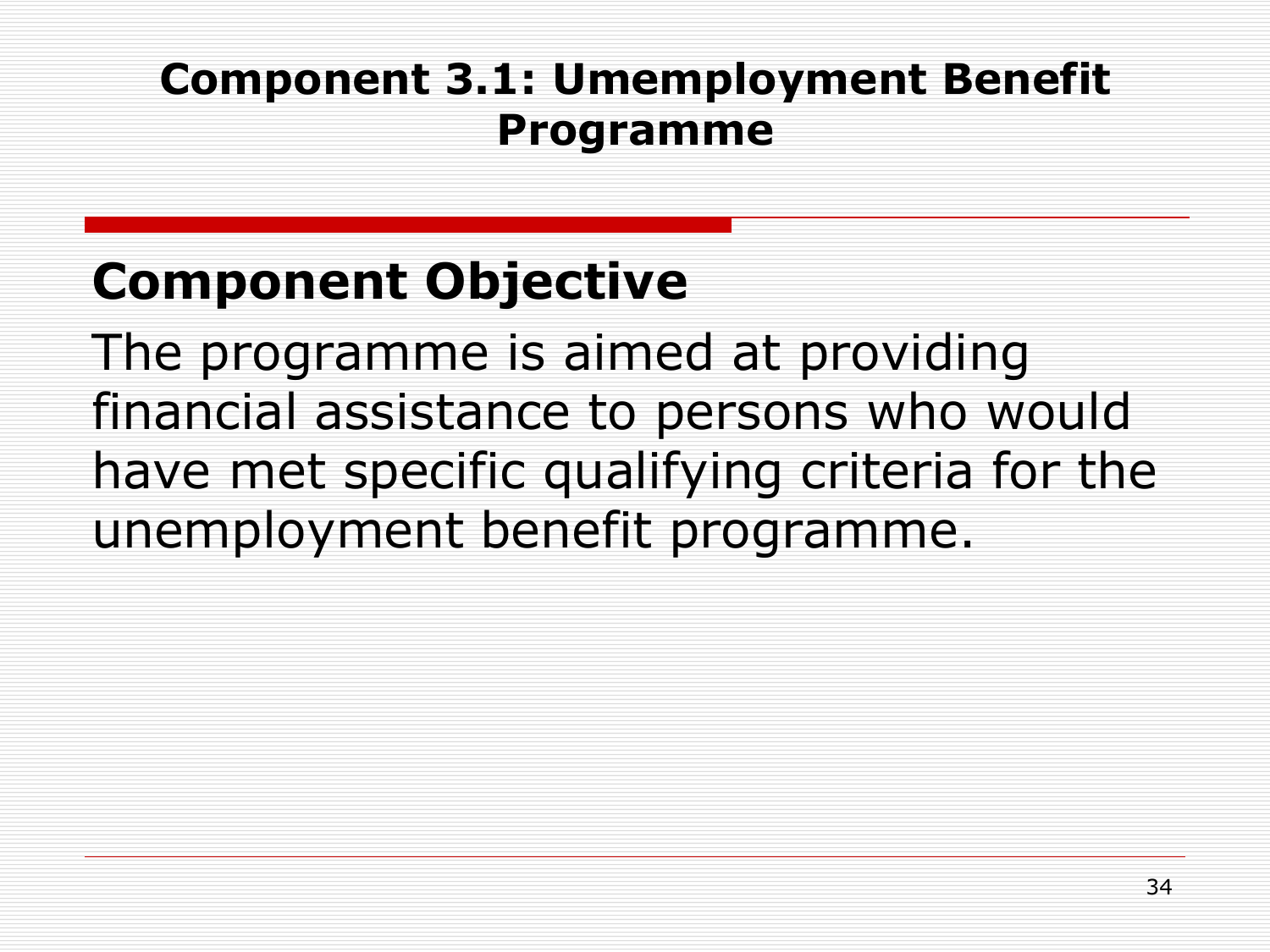### **Unemployment Benefit Program Criteria**

- Must be active insured contributors to the NIS under the age of sixty years and are not eligible for other relief support provided by the Government under the Stimulus Programme 2.0.
- $\Box$  Unemployment assistance benefit will only be payable if the person was engaged in employment as an employee pursuant to section 24 of the Law immediately prior to April 1, 2020.
- $\Box$  Insured persons must reside in Grenada.
- $\Box$  Eligible persons must be on continuous extended layoff for at least two weeks for which wages have not been paid after September 1st, 2021.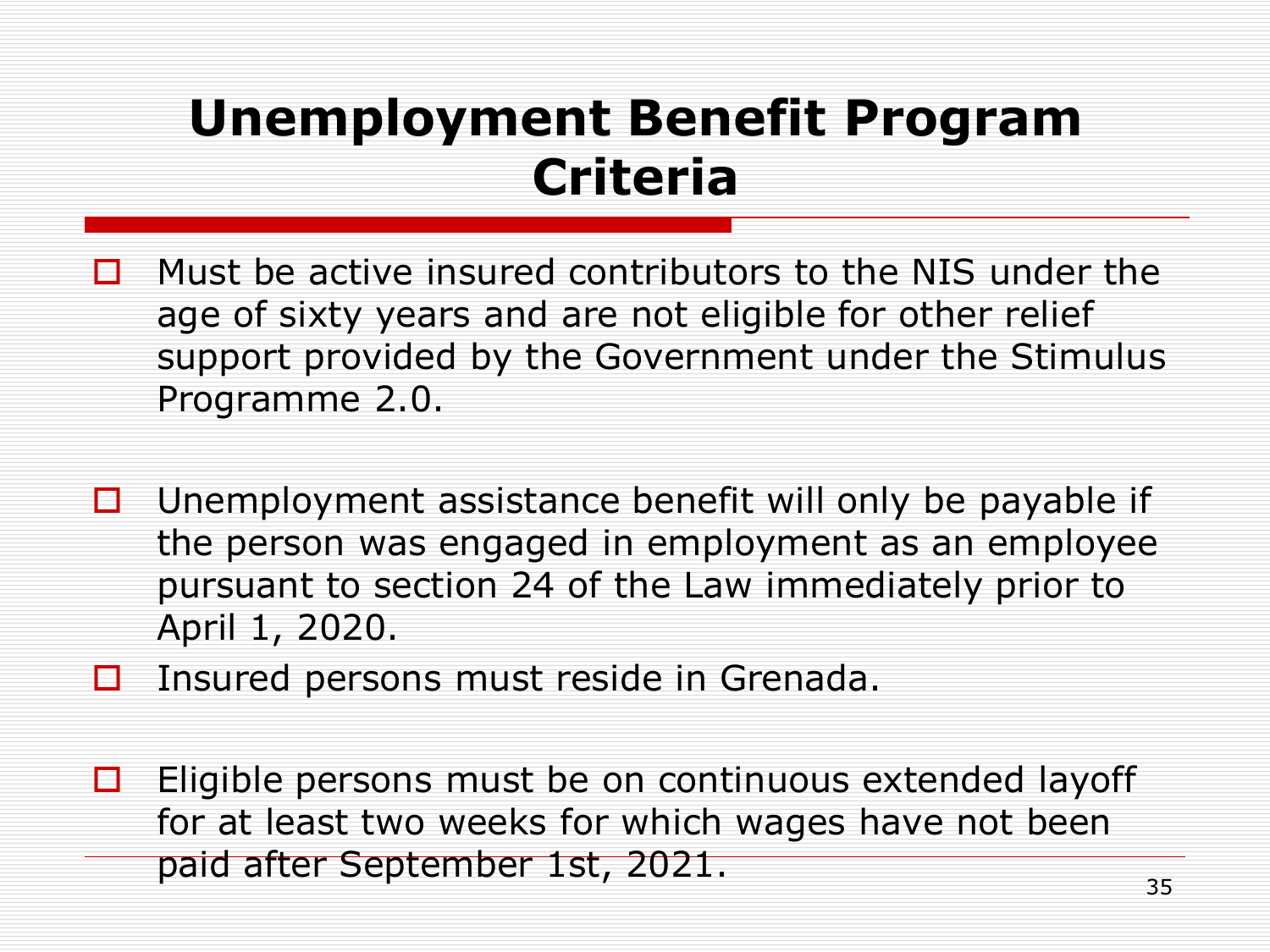## **Unemployment Benefit Program Criteria…cont'd**

- $\Box$  Working in a formal sector business.
- $\Box$  For purposes of the Stimulus Package, a formal sector business is defined as a business that is registered with the IRD for Corporate Income Tax; largely has fixed hours of work or fixed place of business and formal arrangements with employees.
- $\Box$  Became unemployed as a direct result of the pandemic.
- $\Box$  In cases where the application is made by the employee, a letter of reference from their most recent employer is required. If a reference is not provided, such cases should be referred to the CESS for review and determination.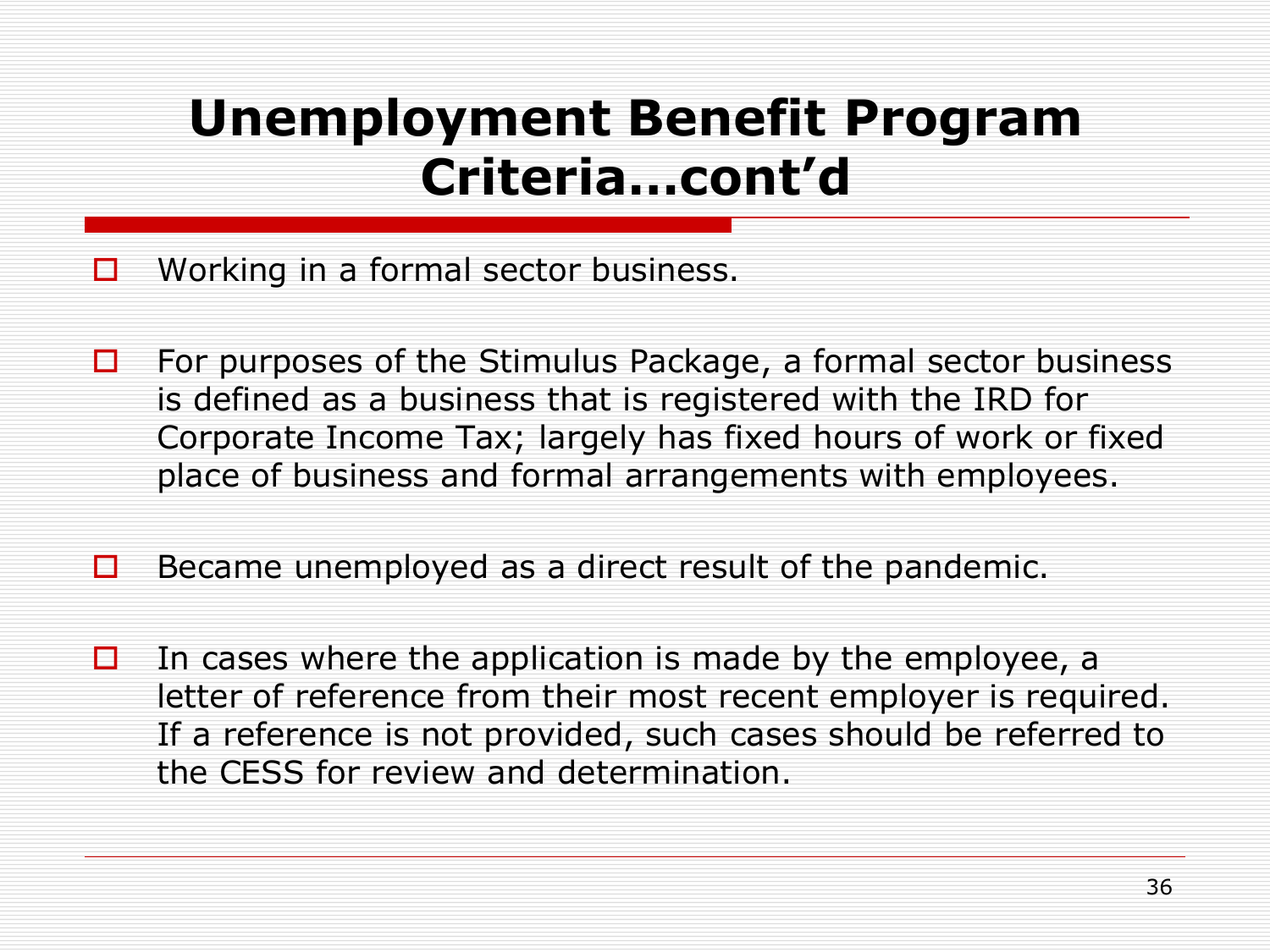## **Reasons for Not Being Eligible**

:

- $\Box$  (i) Any information provided to the CESS will be subject to verification and if any of the information submitted is found to be false or misleading this will result in the applicant being disqualified from the programme.
- $\Box$  (ii) If you are confined to prison or charged for any violations of the COVID protocols or illegal activities all payments will be suspended.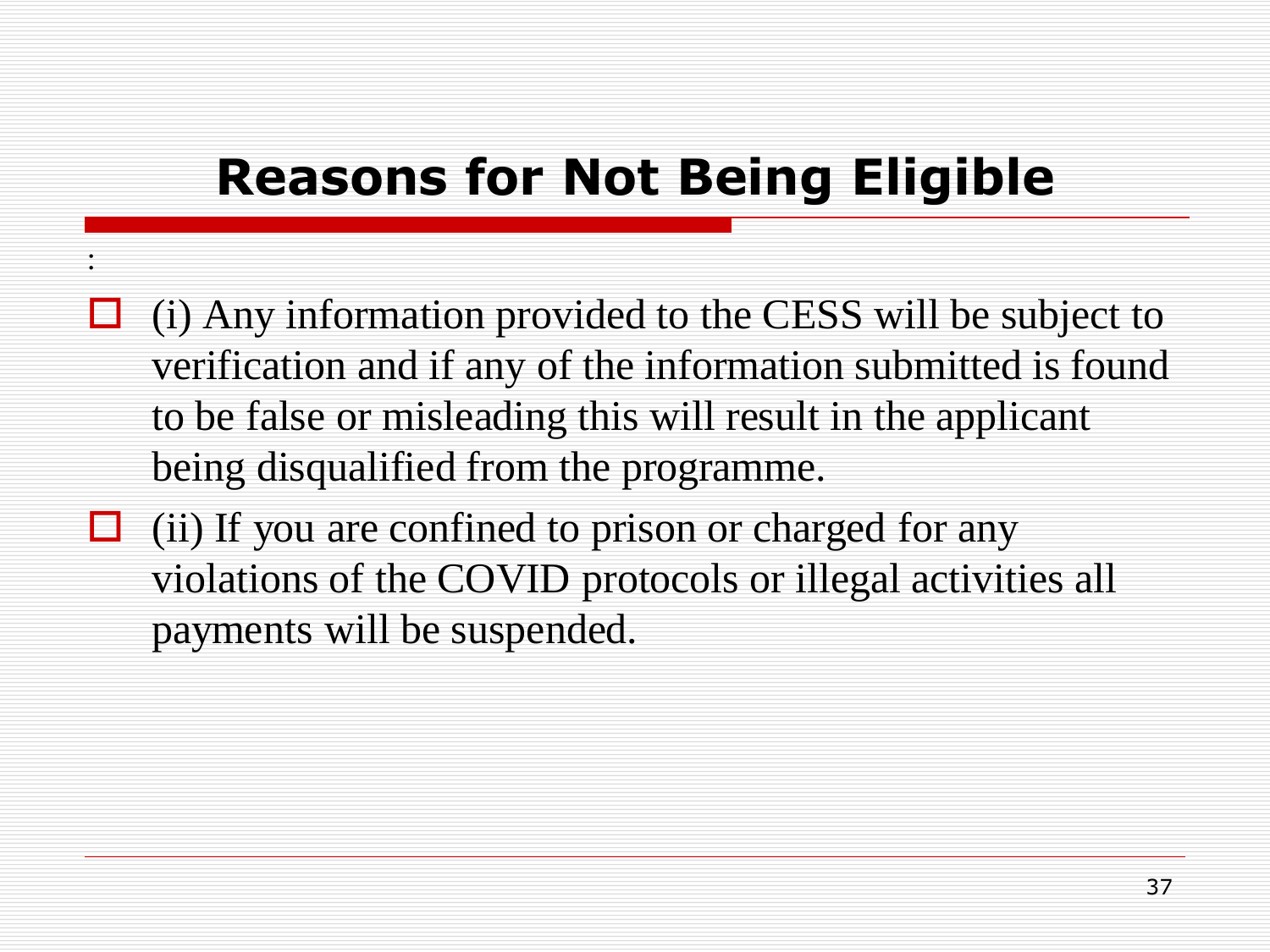## **Unemployment Benefit Programme Administration**

- **Programme Administrator: NIS**
- **Payment Amount:** \$500 Monthly
- **D Duration :** 4 months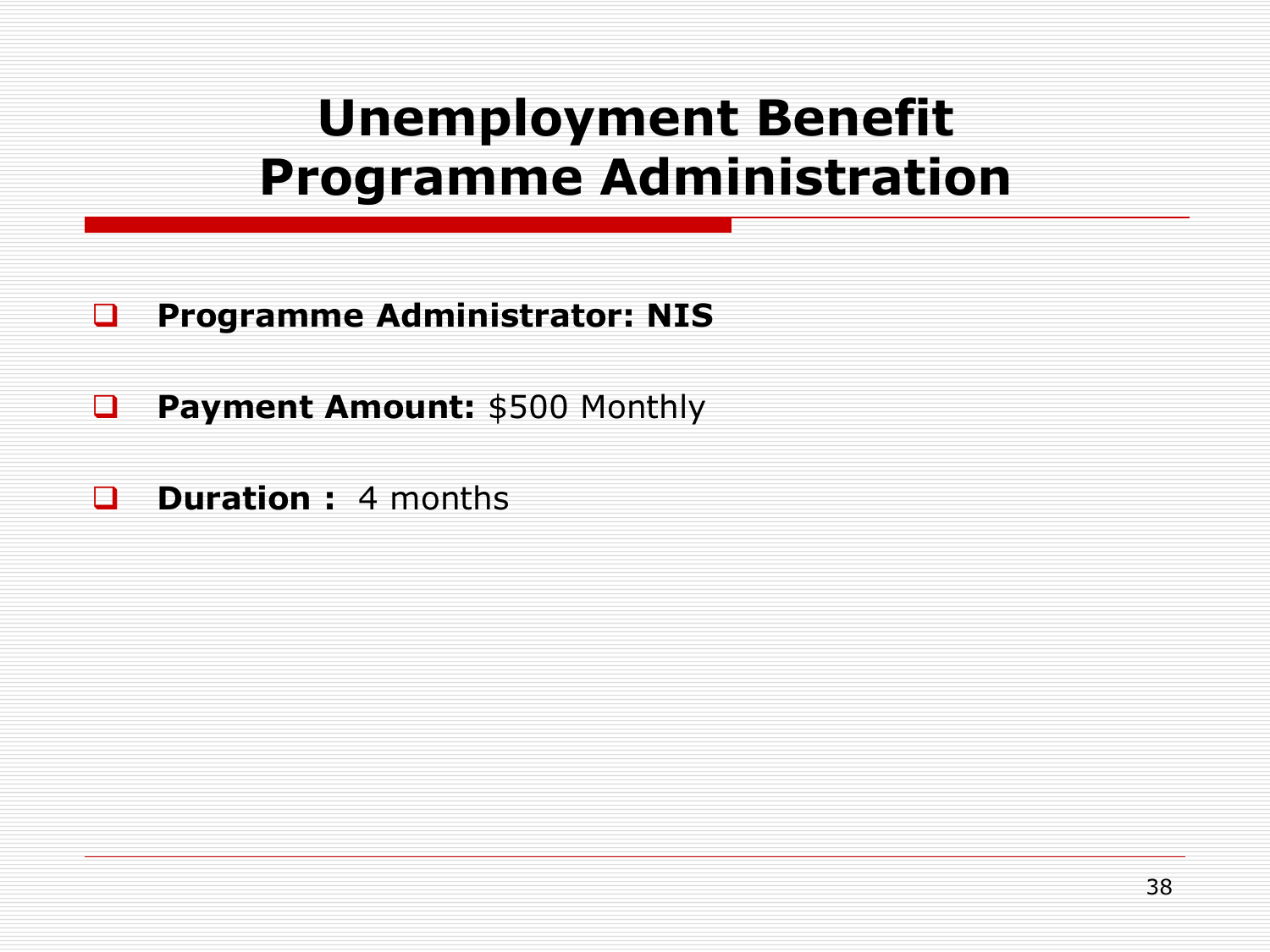#### **Component 3.2: Support to Formal Employment Programmes**

## **Component Objective**

To provide support to incentivize new hires, promote new startups, and expand existing businesses..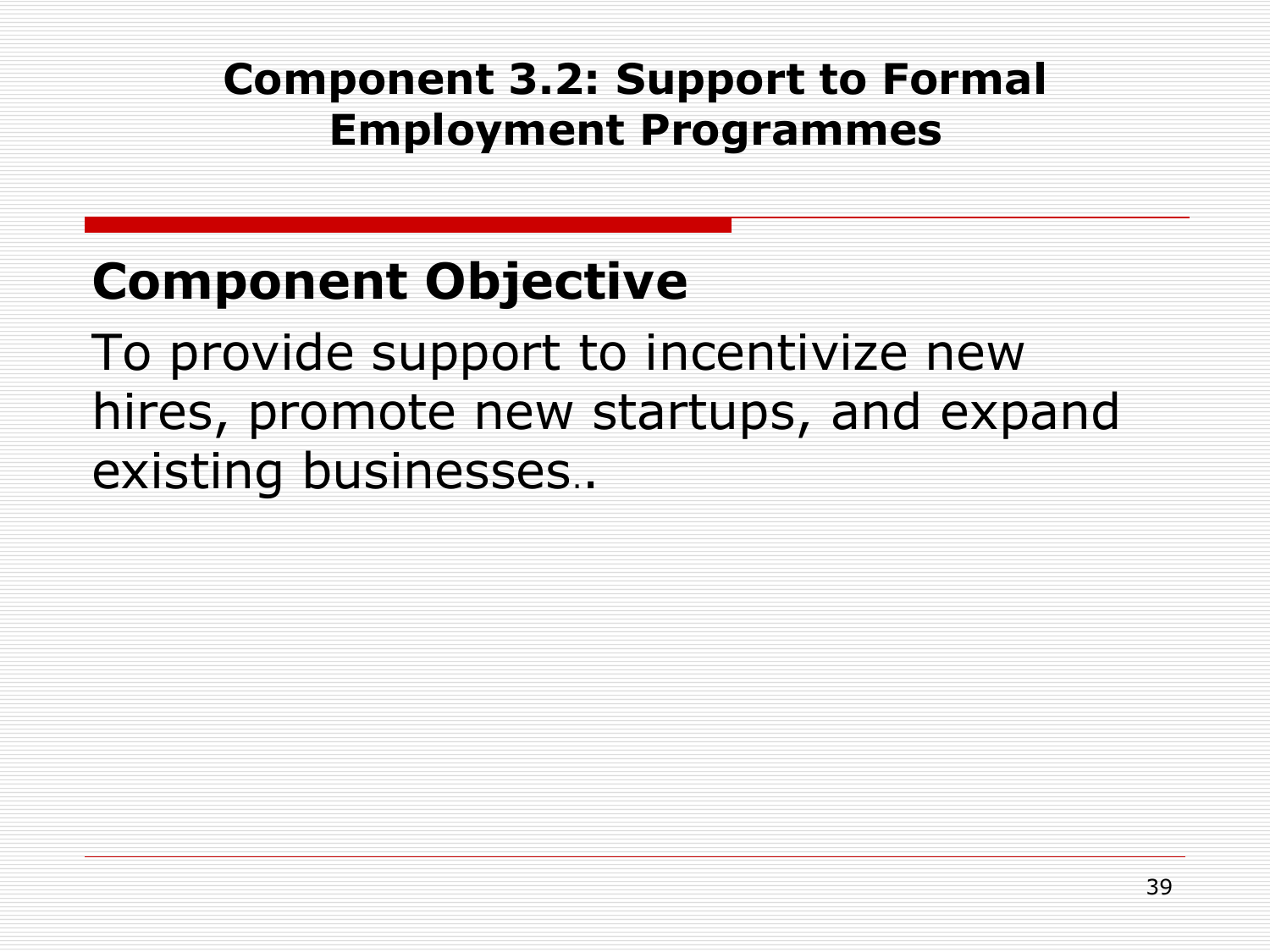## **Support to Formal Employment Programmes Criteria- Grant Support**

Component Criteria

(i) Must be a registered business

(ii) Registration with IRD where applicable

(iii) Obtain a Tax Compliance Certificate where applicable

(iv) Registration and compliant with all NIS regulations

(v) Obtained a loan after June 2021 under the Small Business Development Fund or the COVID-19 Support Fund Facility administered by the Grenada Development Bank up to a maximum of \$40,000.

(vi) Businesses with full moratorium on principal and interest will not qualify

(vii)For new businesses loans must be in good standing for at least six months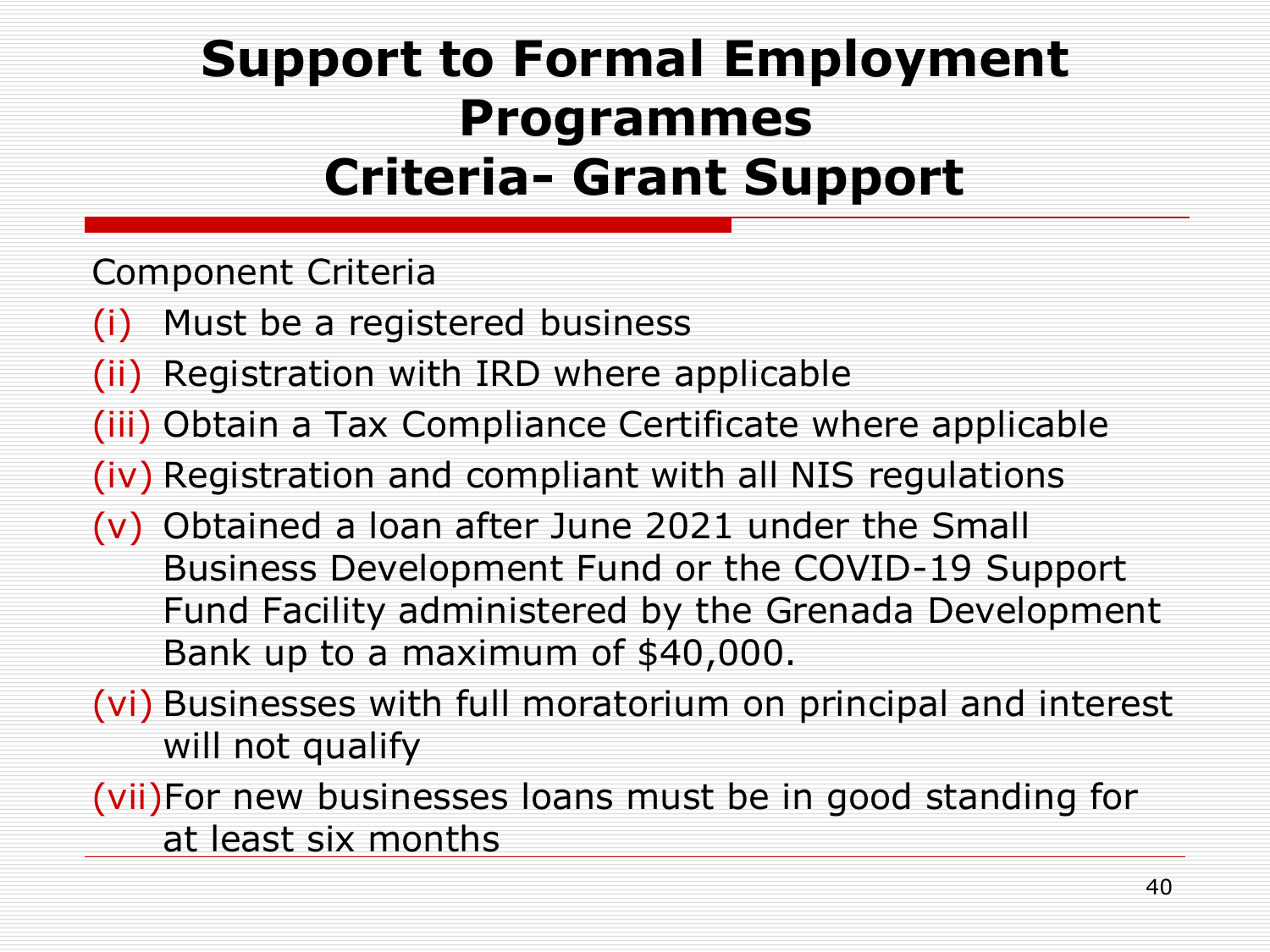## **Support to Formal Employment Programmes Grant amount eligibility**

- Grant amount eligibility
- a. Less than two employees- \$2,000.00
- b. 3-10 employees- \$3000.00
- c. 11-25 employees- \$5,000.00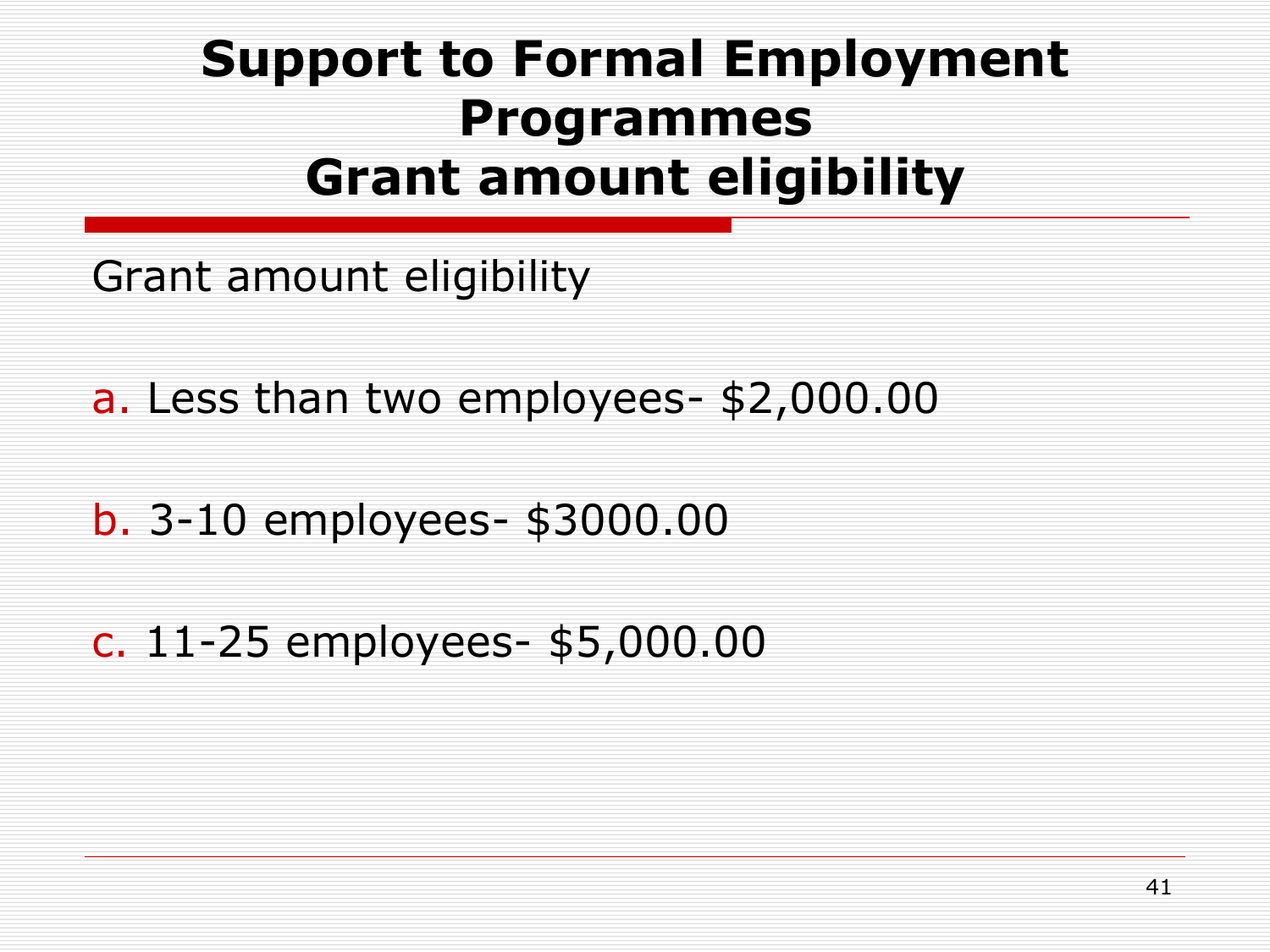## **Support to Formal Employment Programmes Payroll Support**

Grant payroll support of 40% of employee's basic salary to the following sectors:

- Hotels (including guesthouses, villas)
- Restaurants/ bars (excluding cafes, fast-food outlets, cafeterias)
- Small travel agencies
- Dive operators
- Tour operators
- Aviation
- Marine & Yachting
- Agro processors and light manufacturing
- Creative & Cultural industries
- Promoters/Caterers

• Ancillary businesses linked to any of the above business types (e.g., retail clothing)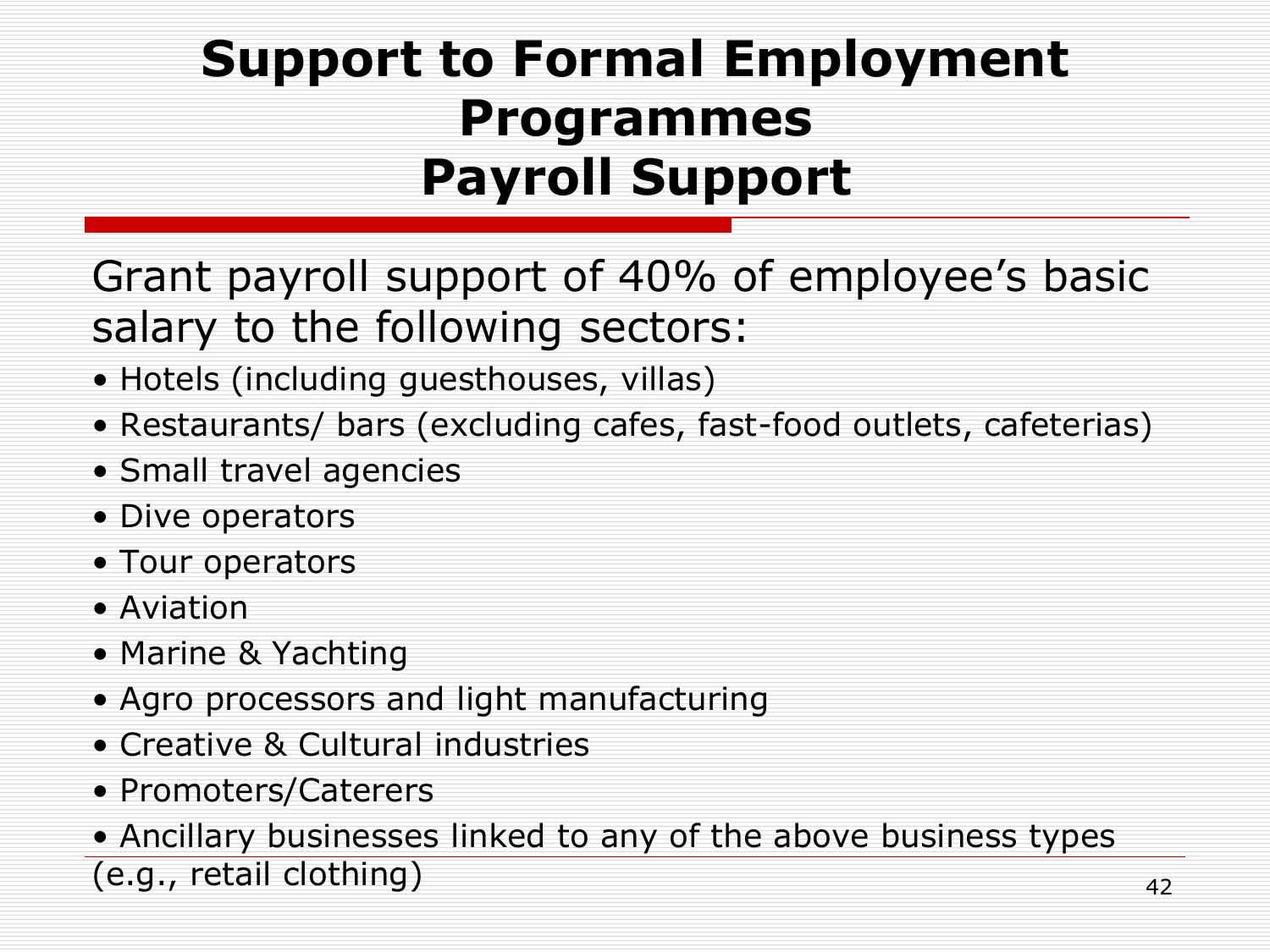## **Support to Formal Employment Programmes Criteria- Payroll Support**

• Must be registered with the Inland Revenue Division and the National Insurance Scheme.

• Funding should not be used for salary payment to owners, directors, management, and employees earning more than \$5000.00 per month.

• Existing businesses must hire in new employees at least ten percent of their existing staff compliment after July 1st, 2021. Where the ten percent does not equate to a whole number, the number of new hires required to qualify would be rounded to the nearest whole number.

- New entities must hire at least five (5) new employees.
- Registered with the GTA (where Applicable)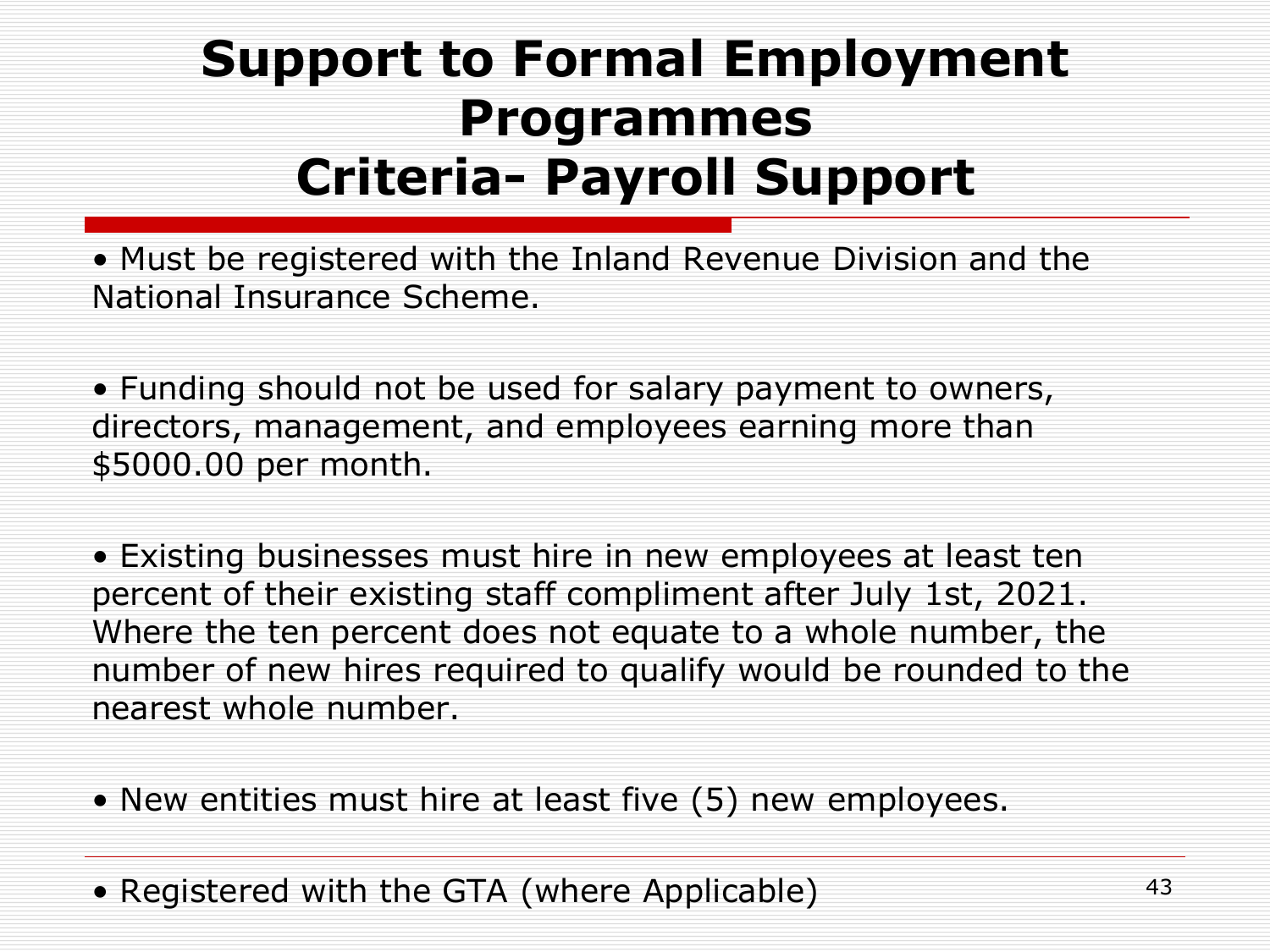## **Support to Formal Employment Programmes Reasons for Not Being Eligible**

• False or misleading information will result in the applicant being disqualified from the Programme.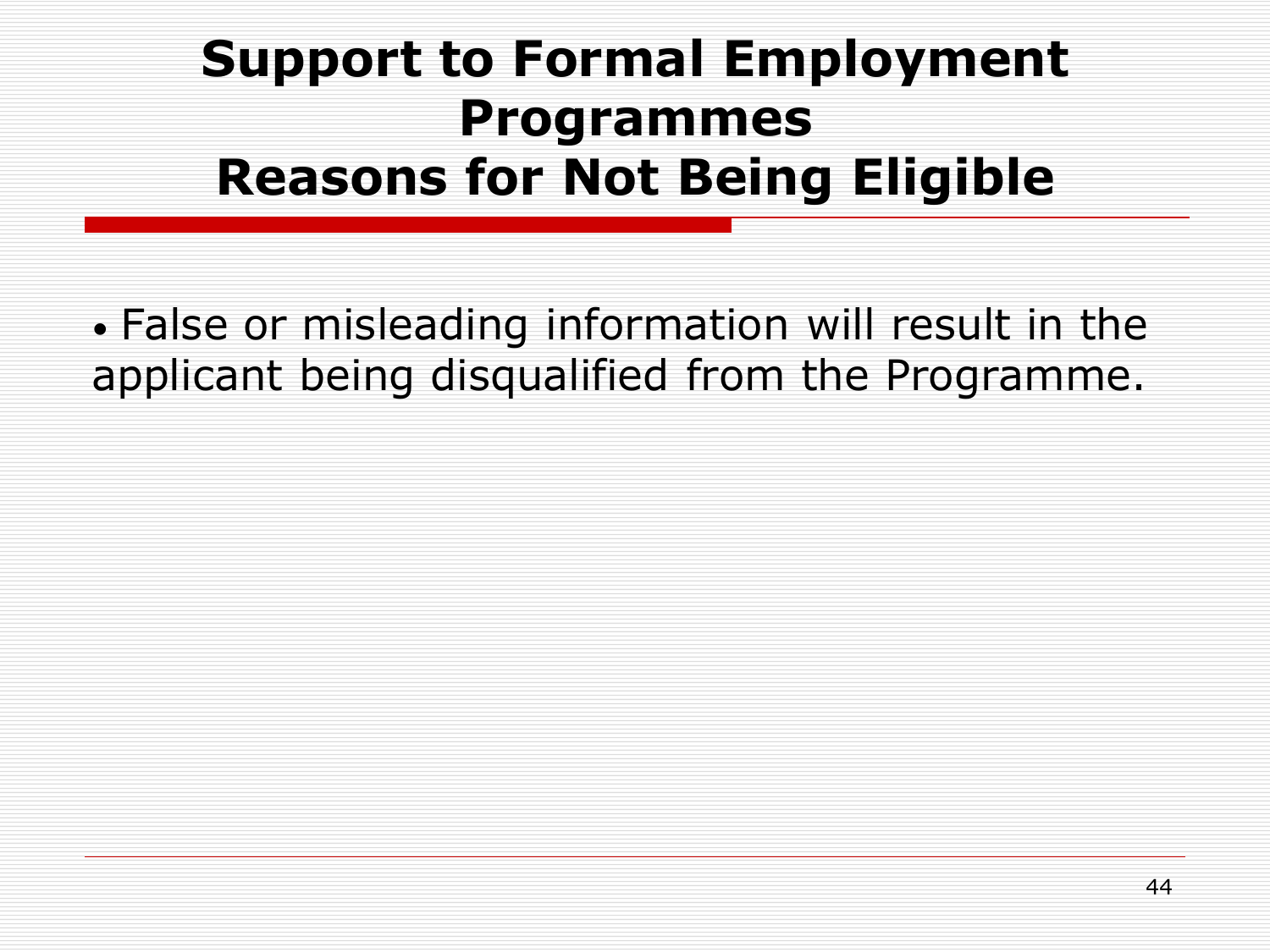#### **Component 4: Internet Connectivity Programme (ICP)**

## **Component Objective**

Extending broadband access to vulnerable households with a particular focus on students sitting examinations in 2022 as an immediate priority.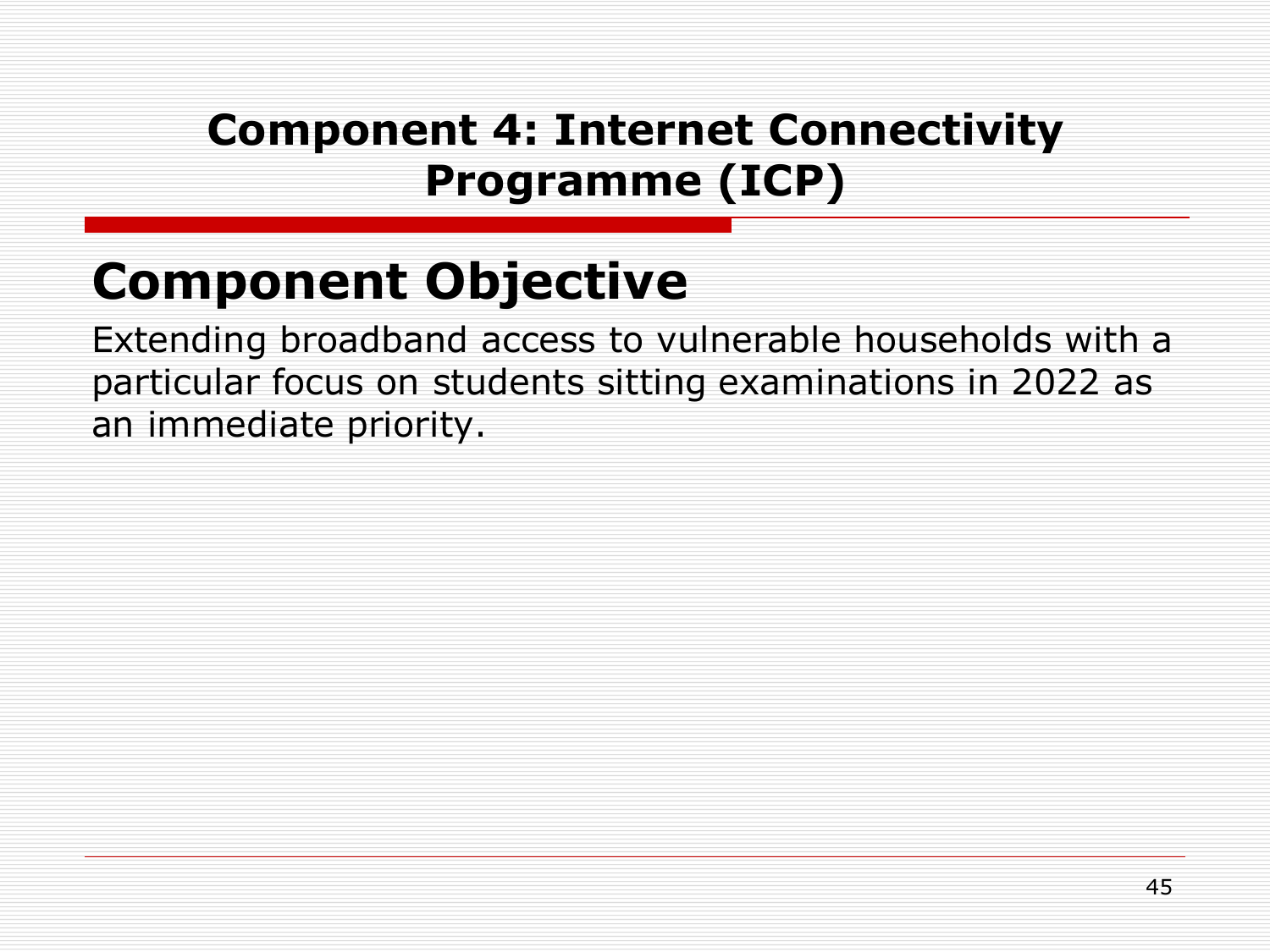## **Internet Connectivity Programme(ICP) Criteria**

Component Criteria

- $\Box$  Households that are unable to access broadband services as a result of reduced or inadequate income base.
- $\Box$  Priority will be given to households with one or more school aged children in either 5<sup>th</sup> form of secondary school or Grade 6 at the primary school level.
- $\Box$  Attends schools regularly
- $\Box$  Priority will be given to applicants who are not a beneficiary of the cash transfer programme.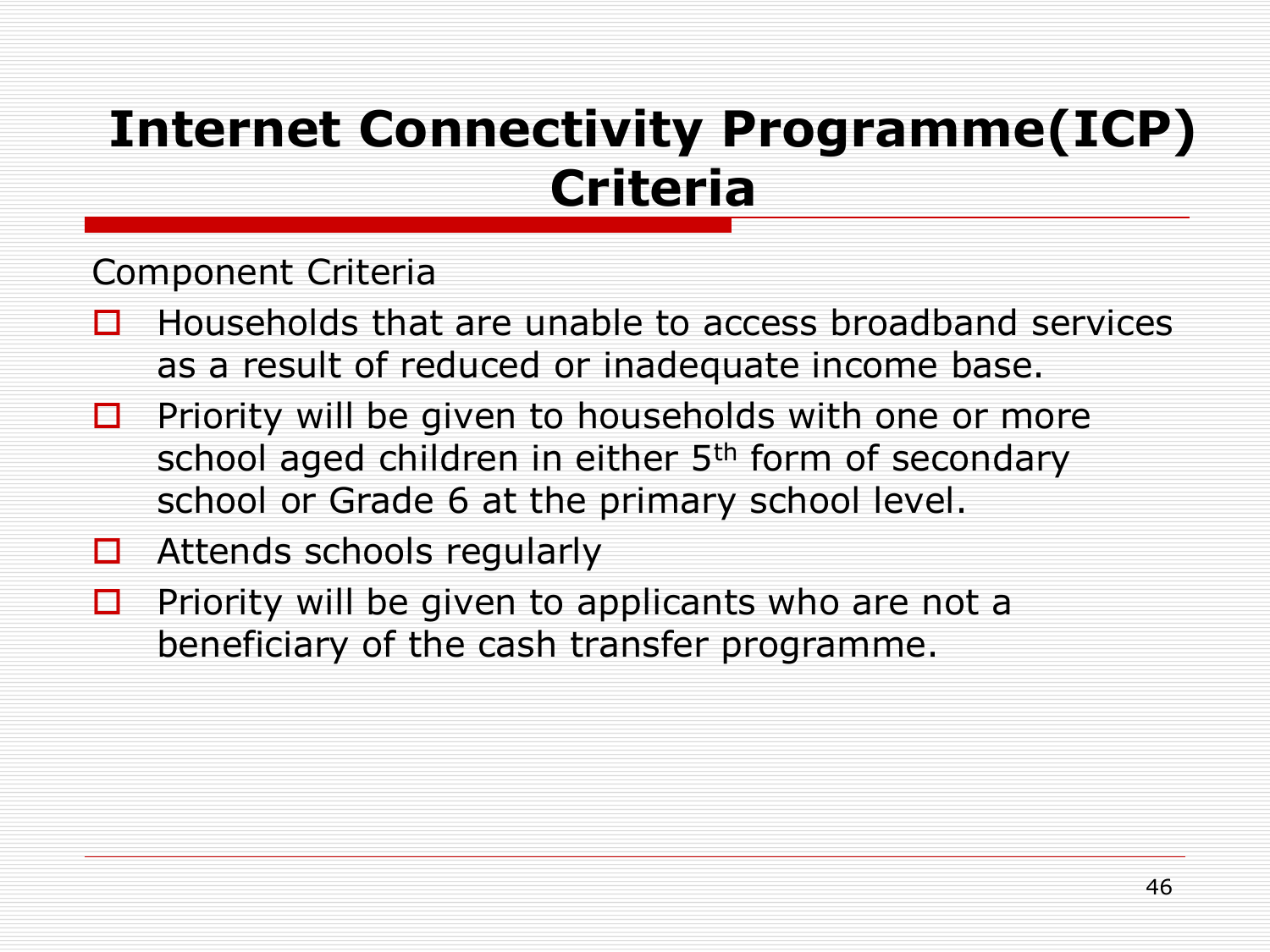## **Internet Connectivity Programme (ICP) Target Beneficiaries**

- $\Box$  5th formers secondary school sitting the CSEC Examinations
- $\Box$  6th Graders at the Primary school level sitting the CPEA